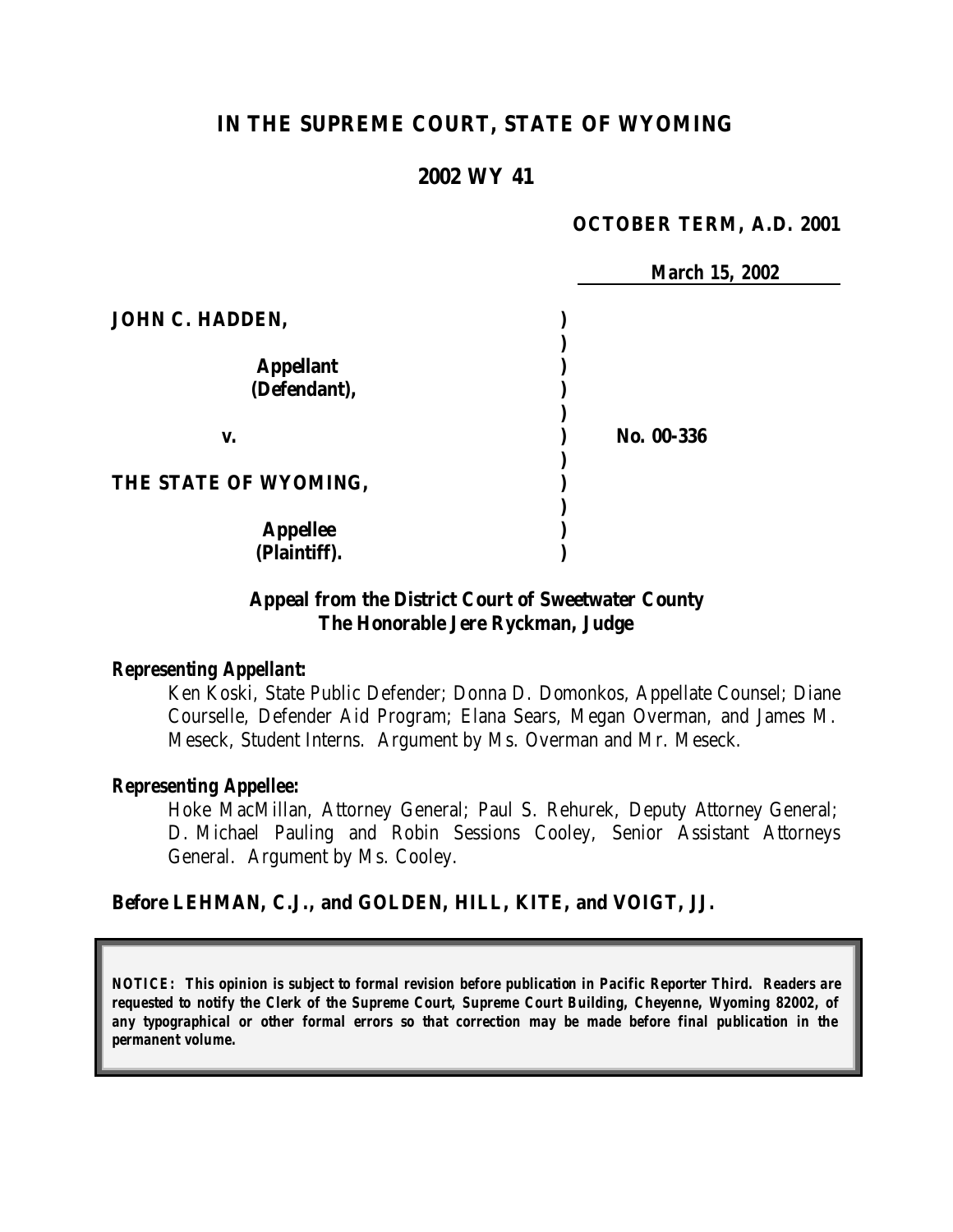#### **HILL, Justice.**

[¶1] Appellant, John Hadden (Hadden), was convicted of first-degree sexual assault and sentenced to a term of 15 to 20 years in the Wyoming State Penitentiary. He appeals that finding of guilt, claiming that the district court erred in denying a motion to suppress statements he made to police after he requested the assistance of an attorney, that there is not sufficient evidence to sustain his conviction, and that the trial court erred in instructing the jury on the subjects of "discrepancies in testimony" and "flight after committing a crime."

[¶2] We will affirm. However, we will also hold that after the publication of this opinion in the advance sheets of Pacific Reporter Third, the giving of a flight instruction in a criminal case will constitute reversible error, though the prosecution may still prove up and argue flight as a circumstance from which guilt may be inferred.

### **ISSUES**

[¶3] Hadden raises these issues:

I. Whether it was error for the trial court to not suppress Mr. Hadden's custodial statement to Detective Reekers when Mr. Hadden requested the assistance of counsel?

II. Was there sufficient evidence to support the conviction of first degree sexual assault when the victim testified that Mr. Hadden did not resemble her attacker?

III. Whether the trial court erred when instructing the jury on witness credibility and flight when the instructions unduly focused the jury's attention on isolated facts?

The State rephrases those same issues in very similar terms.

### **FACTS**

[¶4] At about 2:30 a.m., on August 6, 1999, the victim of the instant crime burst into a convenience store located near the Outlaw Inn in Rock Springs. The attendant at the convenience store recognized the victim as someone she had seen before and observed that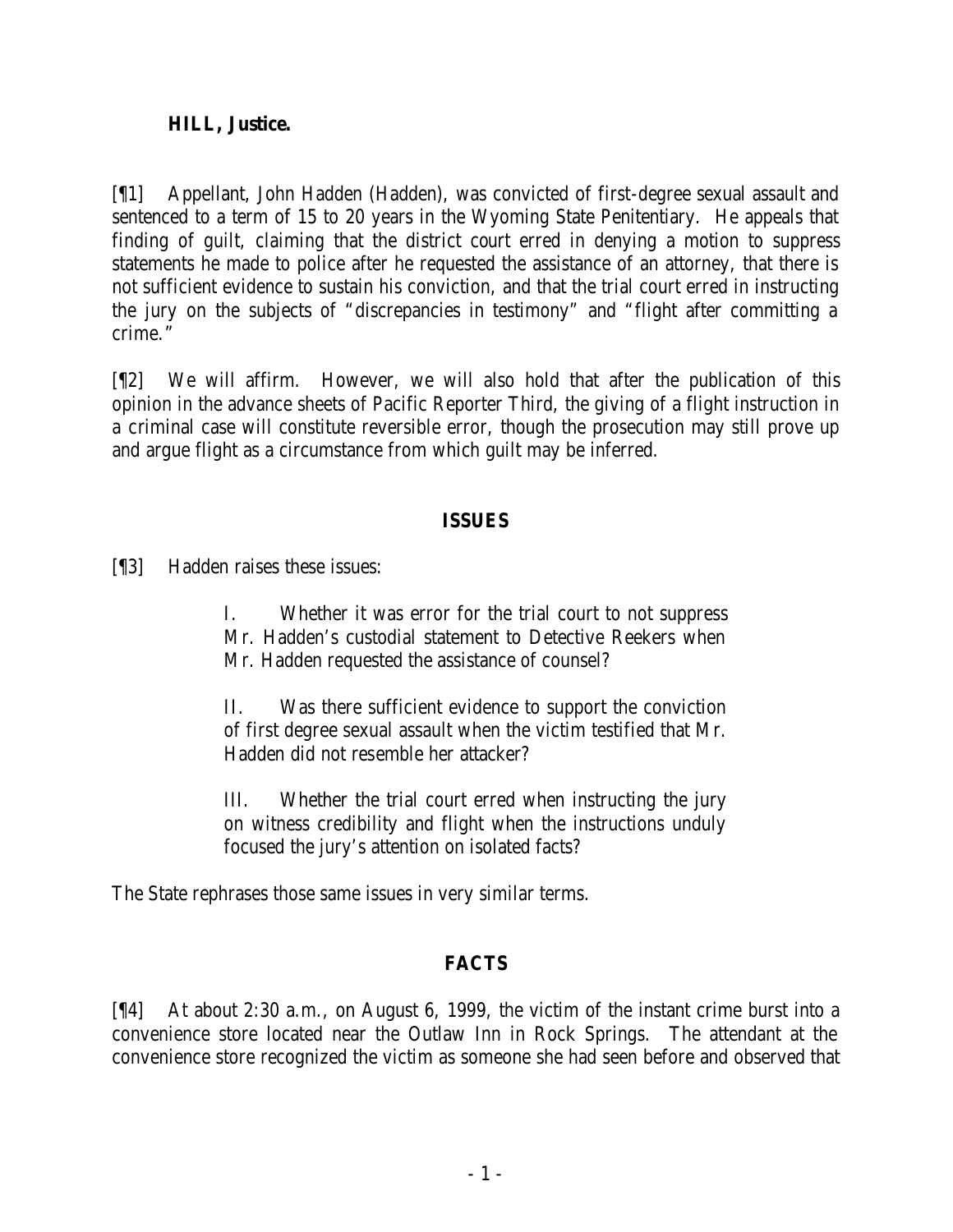she was "highly aggravated,<sup>1</sup> upset, distraught," that she "was bloody and her eye was – was almost closed shut from swelling and her nose was bleeding," and that she reported that she had been beaten and raped. The victim was taken to the hospital in Rock Springs. There, she was able to describe some of the events that had occurred that night, including that she met a man at a bar in Rock Springs and had permitted him to drive her car to a location near the Outlaw Inn so that he could return to his semi-truck, as well as for what may have been intended to be a sexual liaison. That man was later ascertained to be John Hadden. When they arrived at the Outlaw Inn, Hadden attacked the victim and viciously beat and raped her. Hadden then ran off into the night, leaving the victim prostrate, only partially clad, and severely bloodied in the back seat of her car. Hadden had apparently also taken the keys to her car, or at least she did not have them when the attack was over. The keys to the victim's car were never found.

[¶5] The victim was able to make it to the convenience store and report the crime very shortly after it occurred. She gave a description of the person who had beaten and raped her, but that description did not meaningfully resemble Hadden. The victim was unable to identify Hadden in a photo lineup, and she tentatively identified a man in a photo lineup who was not Hadden.

[¶6] A key piece of evidence was a baseball cap, which the person who raped the victim had left in her car. At trial, the victim could not say that Hadden was the man who had beaten and raped her, though likewise she did not testify that he was not that man. She was certain that the man who raped her was the man with whom she left the bar and that was the man who left a baseball cap in her car.

[¶7] At the hospital in Rock Springs the victim was examined and her injuries catalogued. Her face was badly beaten and she suffered other bruises. Her blood alcohol concentration was .256, and she appeared to observers to be very intoxicated. Her genital area was not injured and the emergency room physician conducting the examination, who had handled four to five hundred such examinations in his career, testified that the lack of genital injuries is very common, as most rapists are intent on gaining access to the woman's genitals, not injuring them. No sperm was found in her vagina or rectum, and the emergency room physician testified that that also was not uncommon. Based upon his experience, the physician viewed the victim's condition as constituting an extreme degree of physical injury and did not find it surprising that the victim's memory of the evening's events was impaired, given her injuries and the level of her intoxication.

 <sup>1</sup> The witness may have intended the word to be "agitated," though the victim also expressed some "aggravation" to the witness, as the victim had knocked several times on the side door of the convenience store and her knocks went unanswered (the attendant testified that she heard the knocking but could not see anyone there).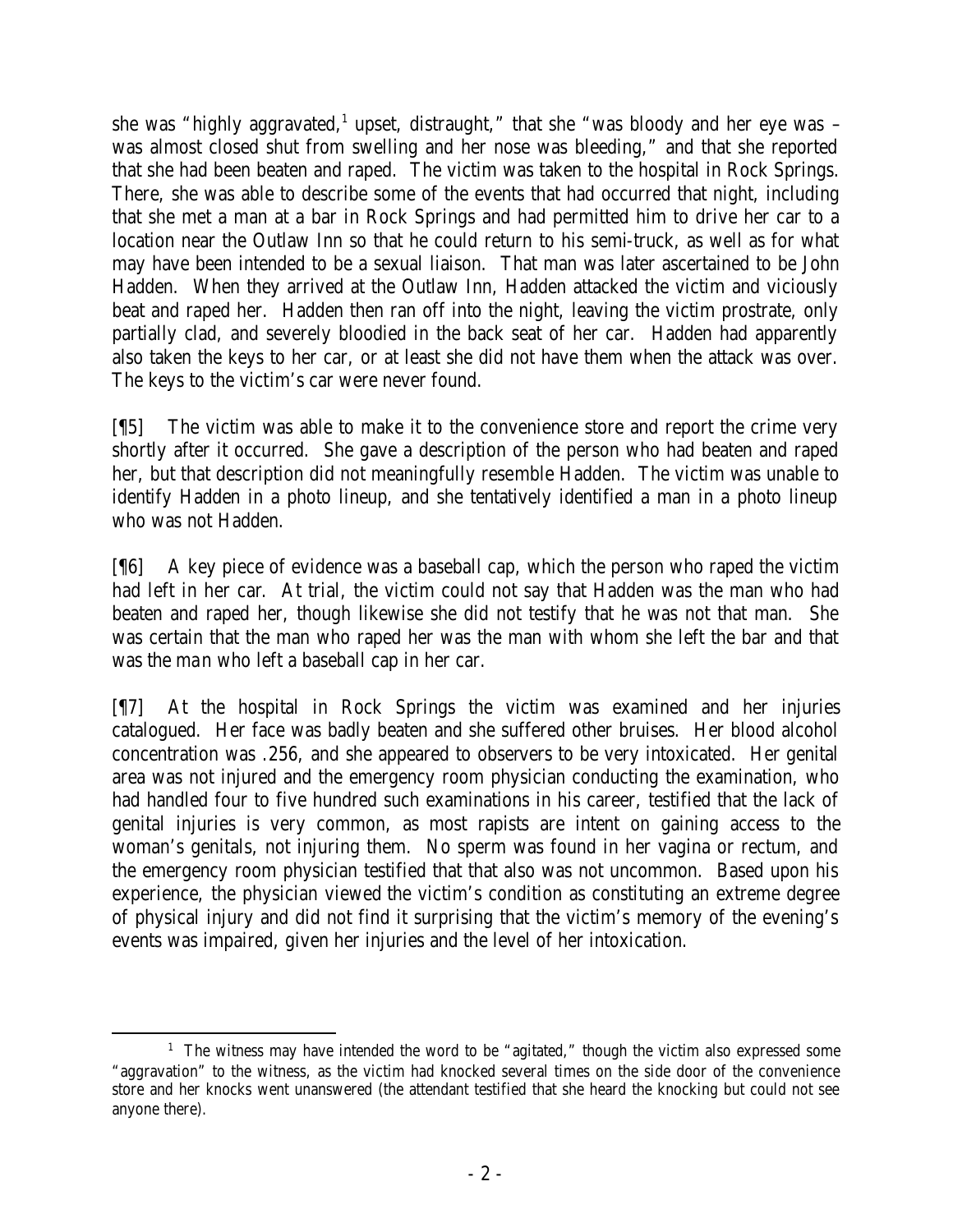[¶8] The investigation immediately following this incident produced very little in the way of leads, with the exception of a black or dark navy blue baseball cap embossed with "Imperial Group Inc.," the name of a trucking company, and that company's logo. The victim identified the hat as like the one worn by the man who attacked her. That information eventually led to a trucking company in Florida, but because the records of that company indicated no trucks in Wyoming on the relevant date, that lead came to an end.

[¶9] A break in the investigation developed when, on March 16, 2000, an agent for the Florida Department of Law Enforcement received information that Amy Hadden, John Hadden's then estranged wife, had reported to local police the commission of a possible crime of rape that her husband had committed in Rock Springs, in August of 1999. That report led law enforcement officers to Christopher Hobbs, who was the original source of Amy Hadden's information. At this point in time, the Haddens were involved in getting a divorce and determining who would have custody of their six-year-old daughter.

[¶10] Florida police interviewed Hobbs, and he related that Hadden had confessed to him that he had raped and beaten a woman in Rock Springs, on August 6, 1999. Hobbs also testified at Hadden's trial. He related that when he was sixteen, he moved in with the Haddens because he had no other real home to which he could go.

[¶11] Hobbs occasionally traveled with Hadden when he went on over-the-road trips, and one of those trips took them through Wyoming, where they stopped on August 5, 1999, for a planned overnight stay in Rock Springs. While in Rock Springs, Hadden, Hobbs, and another truck driver attended a carnival, drank liquor, met some girls, and decided to go to a bar. During these activities, Hadden was driving his truck. Eventually, they did park that truck behind a bar, which was apparently the "Saddle Lite Bar," where Hadden met up with the victim. Hadden said he was going into the bar and told Hobbs to stay in the truck and sleep, which he did. Three or four hours later, Hadden returned to the truck (which would have been between 2:00 a.m. and 3:00 a.m.), awoke Hobbs, and told him to get down from the sleeper compartment and into the passenger seat and act as a lookout. Hobbs noticed that Hadden was covered in blood and was "very nervous, very scared, in a hurry and anxious to leave." Hadden then told Hobbs that he had beaten and raped a woman; that he "was drunk and just snapped." Hadden then hurriedly drove out of Rock Springs but stopped several miles down the road to clean up. Hadden told Hobbs never to speak of the matter again or he would kill him.

[¶12] Hobbs also conceded that, after returning to Florida, the Haddens separated and Hobbs's relationship with Amy Hadden blossomed into a sexual relationship (he was then 16, and she was about 28). Mrs. Hadden pumped him for information about her estranged husband, so he told her the story of the rape incident (by this time Hadden was living in Missouri with his new girlfriend). There were some inconsistencies, or discrepancies, in Hobbs's stories (he was interviewed several times by several different law enforcement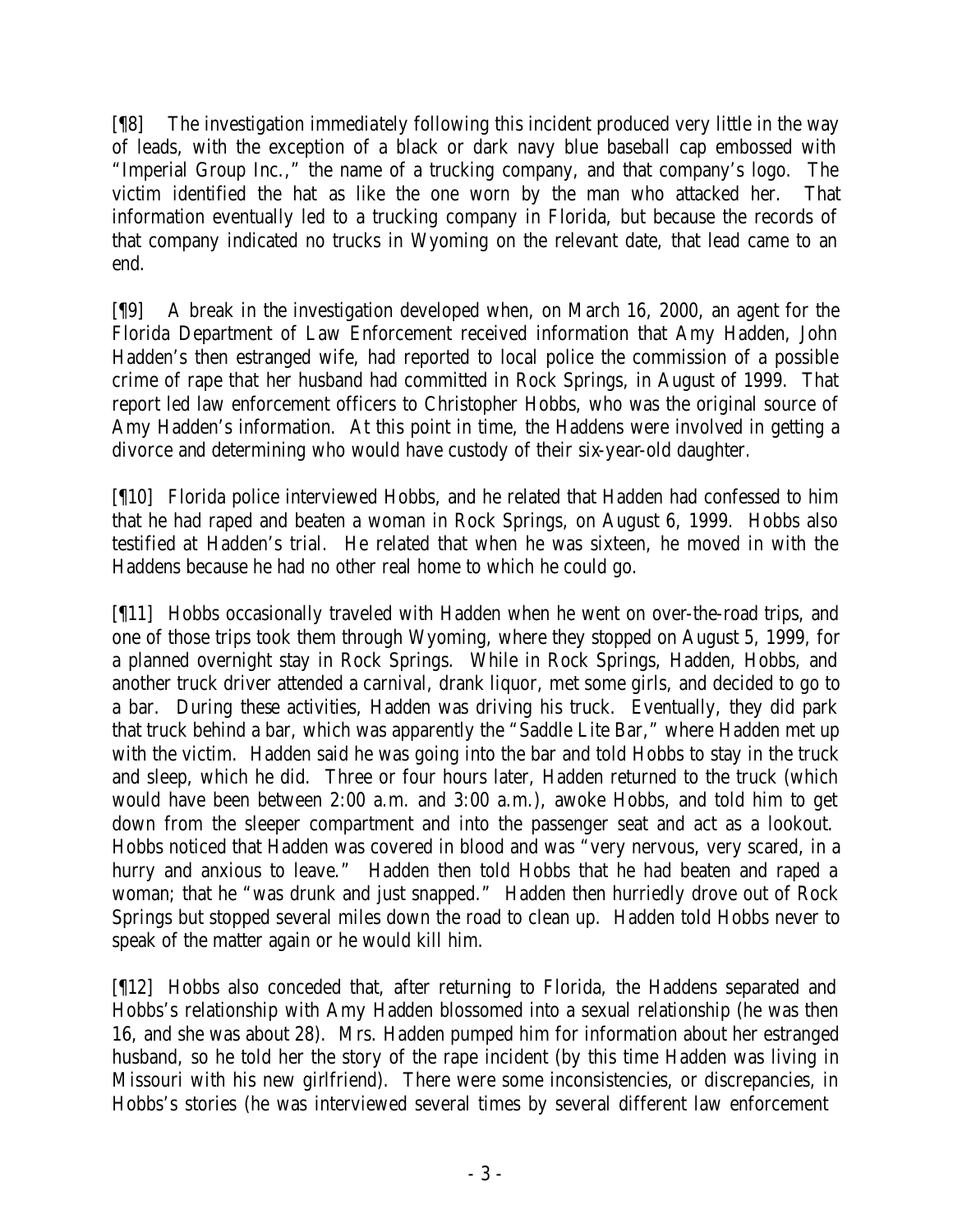officers), but he offered an explanation for that in the form of crediting his return to Rock Springs to testify for refreshing his memory. His memory was also aided by some photographs that were taken while on the ill-fated trip, particularly with respect to the hat that Hadden was wearing.

[¶13] Expert testimony was admitted at trial, which established that blood antigens foreign to the victim's body were found in both her vagina and anus. Those blood antigens were consistent with Hadden's blood type, though it is also common to over 40% of the general population. Gas purchase records and telephone records placed Hadden in Wyoming at the time of the crime.

[¶14] Based upon Hobbs's information, Hadden was arrested in Missouri and returned to Wyoming. Shortly after his return to Wyoming, Rock Springs police detective Steve Reekers interviewed Hadden. Hadden chose not to testify at trial, although he did make a statement to Detective Reekers while he was incarcerated in Sweetwater County, and that statement was related to the jury via the testimony of that police detective. Hadden related that he was in Rock Springs on August 5-6, 1999, and had attended a carnival with Hobbs and another truck driver. At the carnival Hadden and his companions met up with a couple of girls and made arrangements to meet them at the Saddle Lite Bar. He did meet the girls there, but they left soon after, and Hadden then had an encounter with the victim. Hadden related that the victim "came on" to him and eventually asked him to leave the bar with her, which he agreed to do. Outside in the parking lot the victim undid her pants, as well as Hadden's, and, as Hadden put it, she "run [*sic*] her hand down in my pants." The two of them then got into the victim's car, with Hadden in the driver's seat, and began driving to what Hadden thought was her home. However, according to Hadden, the victim was by this time passed-out drunk, and so he drove back to the Saddle Lite Bar where he had parked his truck. Hadden then left the victim in her car and returned to his truck. Hadden claimed that he did not have sex with the victim, though he conceded his pubic hair might be found in the victim's car because he and the victim had fondled each other.

[¶15] Hadden told Hobbs about the woman passed out in her car, and Hobbs said he was going to go out and get in her car, drive off, and see how long it would take the victim to figure out that it was no longer Hadden who was with her. Hadden also related that Hobbs had been after him to "find him a woman," and later in his story added that Hobbs had been after him that very night to "find him a woman." Hadden said he saw Hobbs drive off in the victim's car. Hadden then related that Hobbs returned to the truck about 30 minutes later and said that the victim had figured out that he was not Hadden and she kicked him out of her car, and he had to walk back to the truck. Hadden said he looked at both the Flying J and the Outlaw Inn for a place to park his truck for the remainder of the night but because he could not find a place to park, he drove down the road about 20 miles to a rest area and stopped for the night. Hadden claimed that the victim had asked him for his hat and he had given it to her.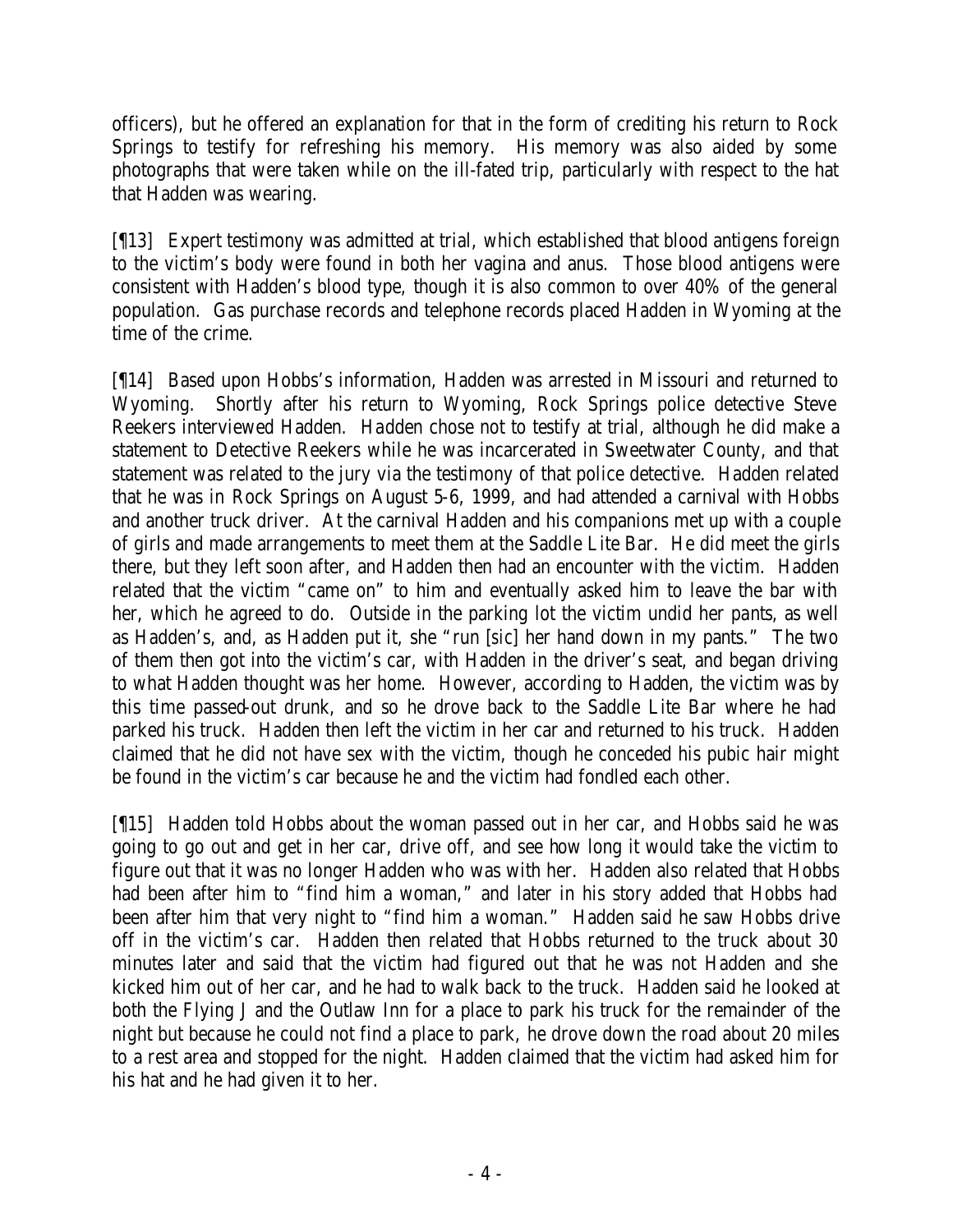[¶16] Hadden went on to tell that Hobbs was now living with Hadden's ex-wife, and that they were both on drugs. Hadden was trying to get custody of his daughter and was having them both watched for drugs. He claimed that Hobbs said to him that he would see to it that Hadden never saw his daughter again. Hadden explicitly asserted that it had to have been Hobbs who had assaulted the victim. Hadden claimed that Hobbs knew that he had left his hat in the victim's car, so he was able to place Hadden in the victim's car. Hadden believed that Hobbs did all this to get back at him because Hadden was "coming down hard" on his wife and Hobbs about drugs and trying to get custody of his daughter. Hadden also thought that Hobbs believed that Hadden wanted to get back together with his wife and, therefore, he was trying to frame Hadden to prevent that from happening. Hadden had also disciplined Hobbs for driving one of Hadden's cars at 100 miles per hour with Hadden's daughter in the car, and because Hobbs had spanked his daughter causing bruises and welts on the child.

### **DISCUSSSION**

## **Motion to Suppress Statement**

[¶17] Our standard of review here is well established. We review such an issue *de novo*. We defer to the trial court's findings of fact unless those findings are clearly erroneous, and the evidence is reviewed in a light most favorable to the trial court's determination because the trial court has the opportunity to hear the evidence and to assess the credibility of witnesses. *Lara v. State*, 25 P.3d 507, 510 (Wyo. 2001).

[¶18] Hadden gave a statement to a police detective on May 8, 2000, while in custody. It clearly was not intended as a "confession," but in combination with other evidence, especially Hobbs's testimony, it was, perhaps, the most damning evidence against Hadden, both in terms of what it revealed and what it conveniently glossed over. Hadden contends that his statement should have been suppressed because it was obtained in violation of his right to counsel. This issue was not raised in the trial court in the manner contemplated by W.R.Cr.P. 12.<sup>2</sup>

## **Rule 12. Pleadings and motions before trial; defenses and objections.**

(a) *Pleadings and motions*. Pleadings in criminal proceedings shall be the indictment, the information or the citation, and the pleas entered pursuant to Rule 11. All other pleas, demurrers and motions to quash are abolished, and defenses and objections raised before trial which heretofore

<sup>&</sup>lt;sup>2</sup> W.R.Cr.P. 16(a) provides for the discovery of any statements made by a defendant.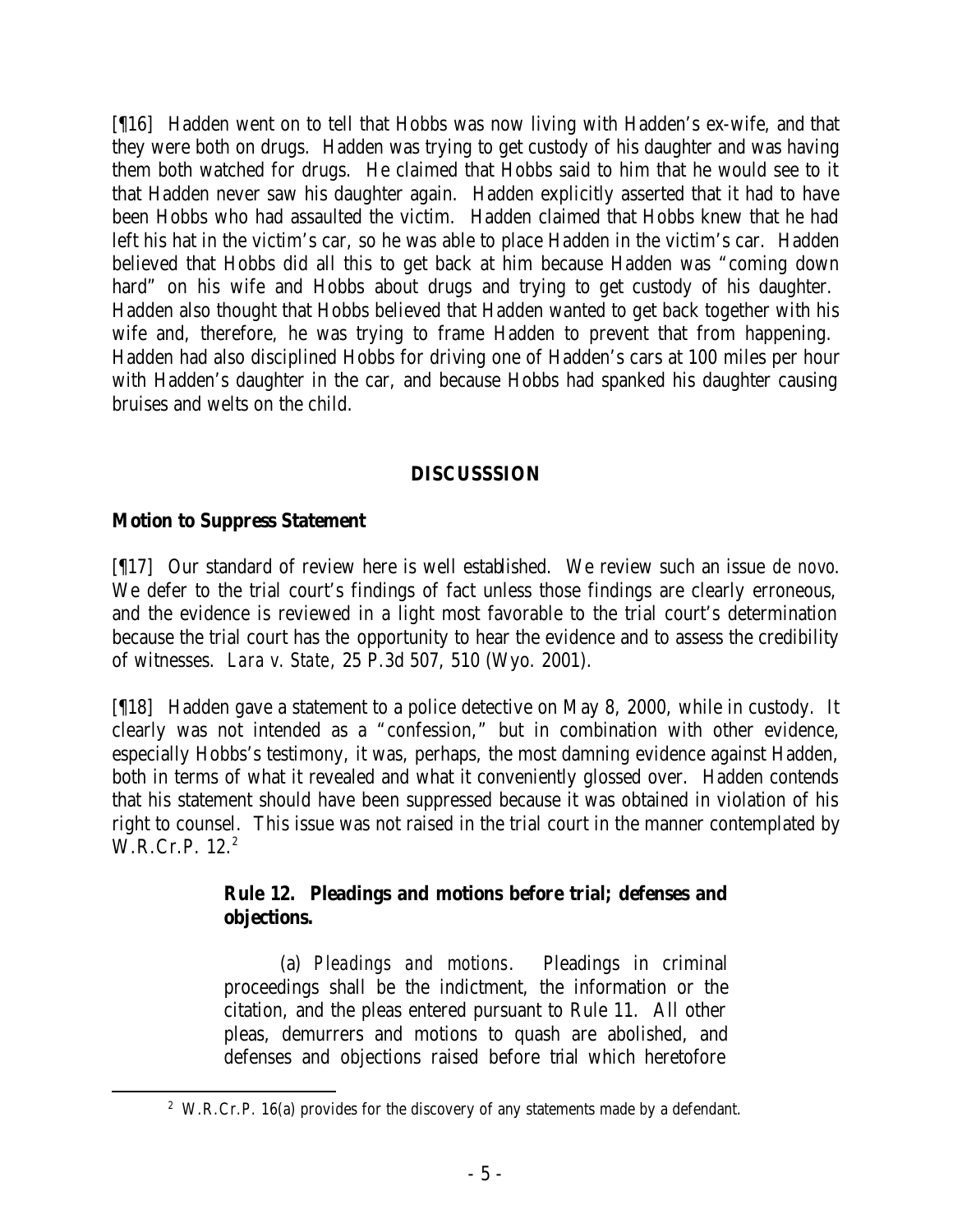could have been raised by one or more of them shall be raised only by motion to dismiss or to grant appropriate relief, as provided in these rules.

**(b)** *Pretrial motions***. Any defense, objection, or request which is capable of determination without the trial of the general issue may be raised before trial by motion. Motions may be written or oral at the discretion of the judge. The following must be raised prior to trial**:

> (1) Defenses and objections based on defects in the institution of the prosecution;

> (2) Defenses and objections based on defects in the indictment or information (other than that it fails to show jurisdiction in the court or to charge an offense which objections shall be noticed by the court at any time during the pendency of the proceedings);

#### **(3) Motions to suppress evidence**;

(4) Requests for discovery under Rule 16; or

(5) Request for a severance of charges or defendants under Rule 14.

(c) *Mental illness or deficiency*. If it appears at any stage of a criminal proceeding by motion or upon the court's own motion, that there is reasonable cause to believe that the defendant has a mental illness or deficiency making the defendant unfit to proceed, all further proceedings shall be suspended and an examination ordered as required by W.S. 7- 11-301, et seq.

(d) *Motion date*. Unless otherwise provided by local rule, the court may, at the time of the arraignment or as soon thereafter as practicable, set a time for the making of pretrial motions or requests and, if required, a later date of hearing.

(e) *Notice by state of intention to use evidence*.

(1) At Discretion of State. At the arraignment or as soon thereafter as is practicable, the state may give notice to the defendant of its intention to use specific evidence at trial in order to afford the defendant an opportunity to raise objections to such evidence prior to trial under subdivision (b)(3).

(2) At Request of Defendant. At the arraignment or as soon thereafter as is practicable the defendant may, in order to afford an opportunity to move to suppress evidence under subdivision (b)(3), request notice of the state's intention to use (in its evidence in chief at trial) any evidence which the defendant may be entitled to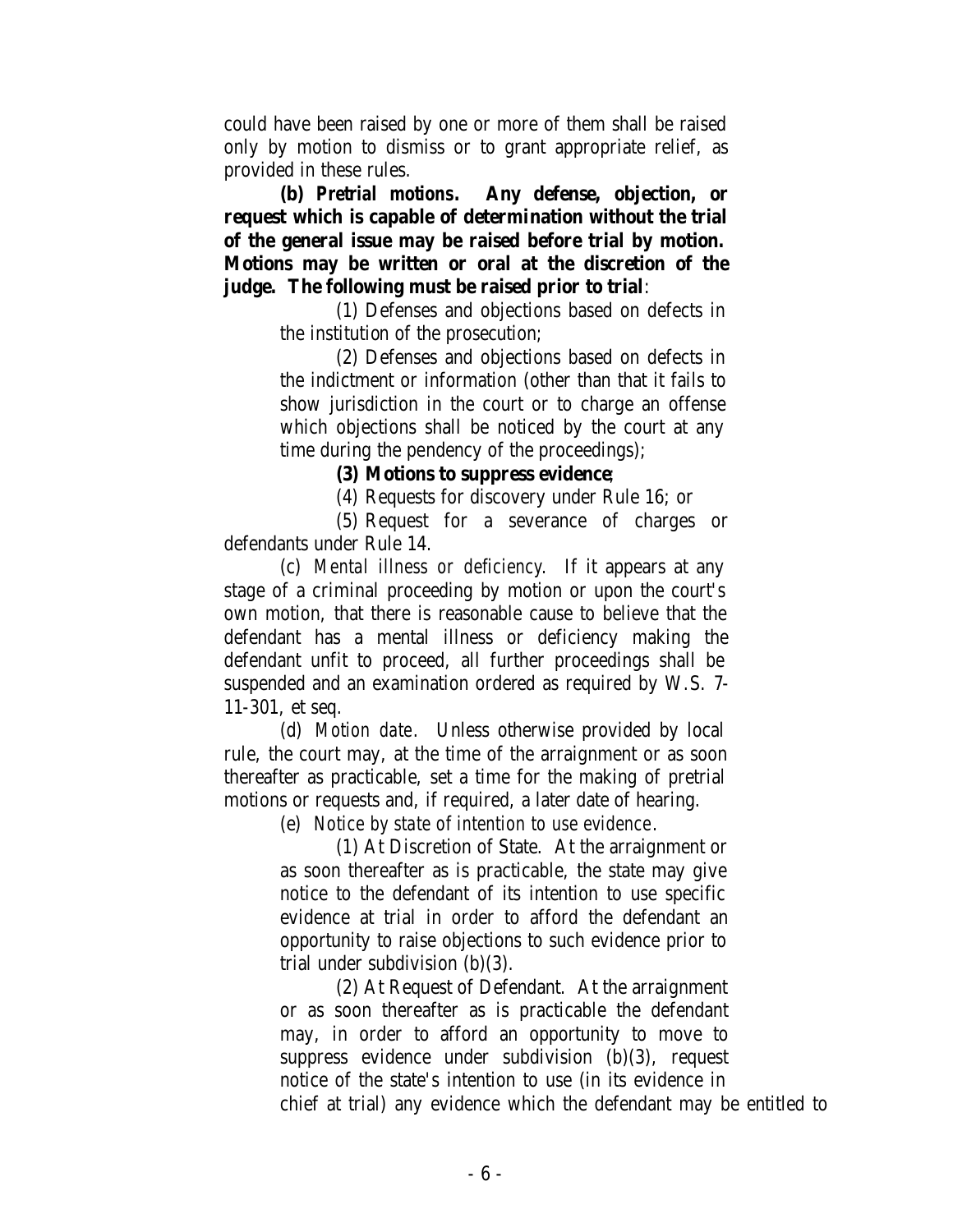discover under Rule 16, subject to any relevant limitations prescribed in Rule 16.

**(f)** *Ruling on motion***. A motion made before trial shall be determined before trial unless the court, for good cause, orders that it be deferred for determination at the trial of the general issue or until after verdict, but no such determination shall be deferred if a party's right to appeal is adversely affected. Where factual issues are involved in determining a motion, the court shall state its essential findings on the record**.

**(g)** *Effect of failure to raise defenses or objections, or to make requests***. Failure by a party to raise defenses or objections or to make requests which must be made prior to trial, at the time set by the court pursuant to subdivision (d), or prior to any extension thereof made by the court, shall constitute waiver thereof, but the court for cause shown may grant relief from the waiver.**

(h) *Records*. A verbatim record shall be made of all proceedings at the hearing, including such findings of fact and conclusions of law as are made orally.

(i) *Effect of determination*. If the court grants the motion based on a defect in the institution of the prosecution or in the indictment or information, it may also order that the defendant be continued in custody or that bail be continued for a specified time not to exceed 48 hours pending the filing of a new indictment or information.

(j) *Production of statements at suppression hearing*. Except as herein provided, Rule 26.2 shall apply at a hearing on a motion to suppress evidence under subdivision  $(b)(3)$ . For purposes of this subdivision, a law enforcement officer shall be deemed a witness called by the state, and upon a claim of privilege the court shall excise the portion of the statement containing privileged matter.

(Emphasis added.)

 $[19]$  The matter was first broached to the trial court<sup>3</sup> for discussion in the form of an oral motion early on the second day of trial; indeed, the trial court expressed what might best be characterized as surprise at the development. For this reason, the record does not contain the sorts of evidentiary materials that might be generated by a motion to suppress a

<sup>&</sup>lt;sup>3</sup> We take note that the motion to suppress was renewed as a part of a motion for new trial, though that fact adds nothing of significance to our discussion and resolution of the issue.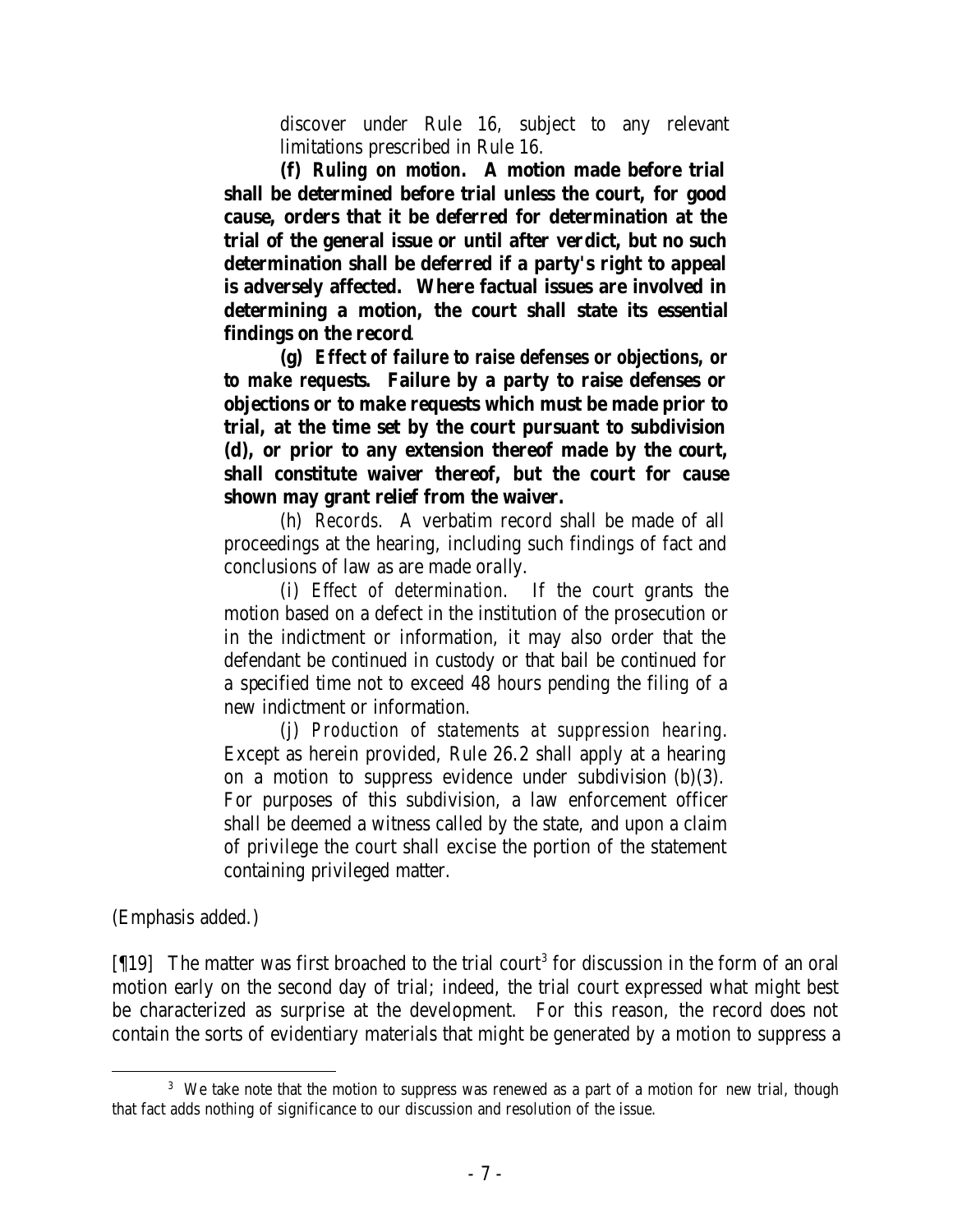statement, nor does it contain the more detailed oral and/or written findings that are created when such a motion is made, and therefore decided, before trial. The record reflects this:

> COURT: You know, I think the Defendant can raise it at any time [motion to suppress his statement]. I can yell at these two for not bringing it up sooner, and you know, I can scowl at them and chastise them, which I'm going to do, but I – I think as a constitutional right, the Defendant can bring it up at any time as a procedural matter, you know. I wish these – the Defense attorneys would have brought it up earlier, but – but having heard that and I have never seen this, I never knew this was coming, but just from what you read, Mr. Harton, from the statement, certainly, I have to agree with the State, you know, that this was a voluntary waiver.

> I think the Detective was – was correct in trying to find out what – what it was that Mr. Hadden wanted, because he seemed to be sending out somewhat of a mixed signal, but I think his waiver – he had his choice before him, and he made his choice, and there is nothing in what I heard you read where the officer misrepresented anything or tried to mislead him. So your – your Motion to Suppress – is that what you called it?

MR. HARTON: Yes, sir, COURT: is denied.

[¶20] By its actions, the trial court determined that Hadden did not waive this issue through his failure to raise it in a timelier manner. However, we do not intend by the rendering of this opinion to establish that such a late motion cannot have the effect of waiving such an issue, even one of constitutional dimensions. We have set out the information Hadden related during the rendition of his statement in our summary of the facts of this case. Below, we set out the portion of the transcript of that statement which gives rise to the instant issue:

> REEKERS: Today's date is 5/8 of 00. I'm Detective Steve Reekers of the Rock Springs Police Department. With me is John …

> > HADDEN: Hadden.

REEKERS: Hadden and, uh, we're talking about the case … I want to ask him some questions here about case number 99-9454, reference an assault that took place in Rock Springs in the fall [*sic*] of '99 and before I do that I want to advise you of what your rights are. And I've got in front of you a form, I'll just read it to you as you follow along. Today … actually the place is the Rock Springs Police Department, that's where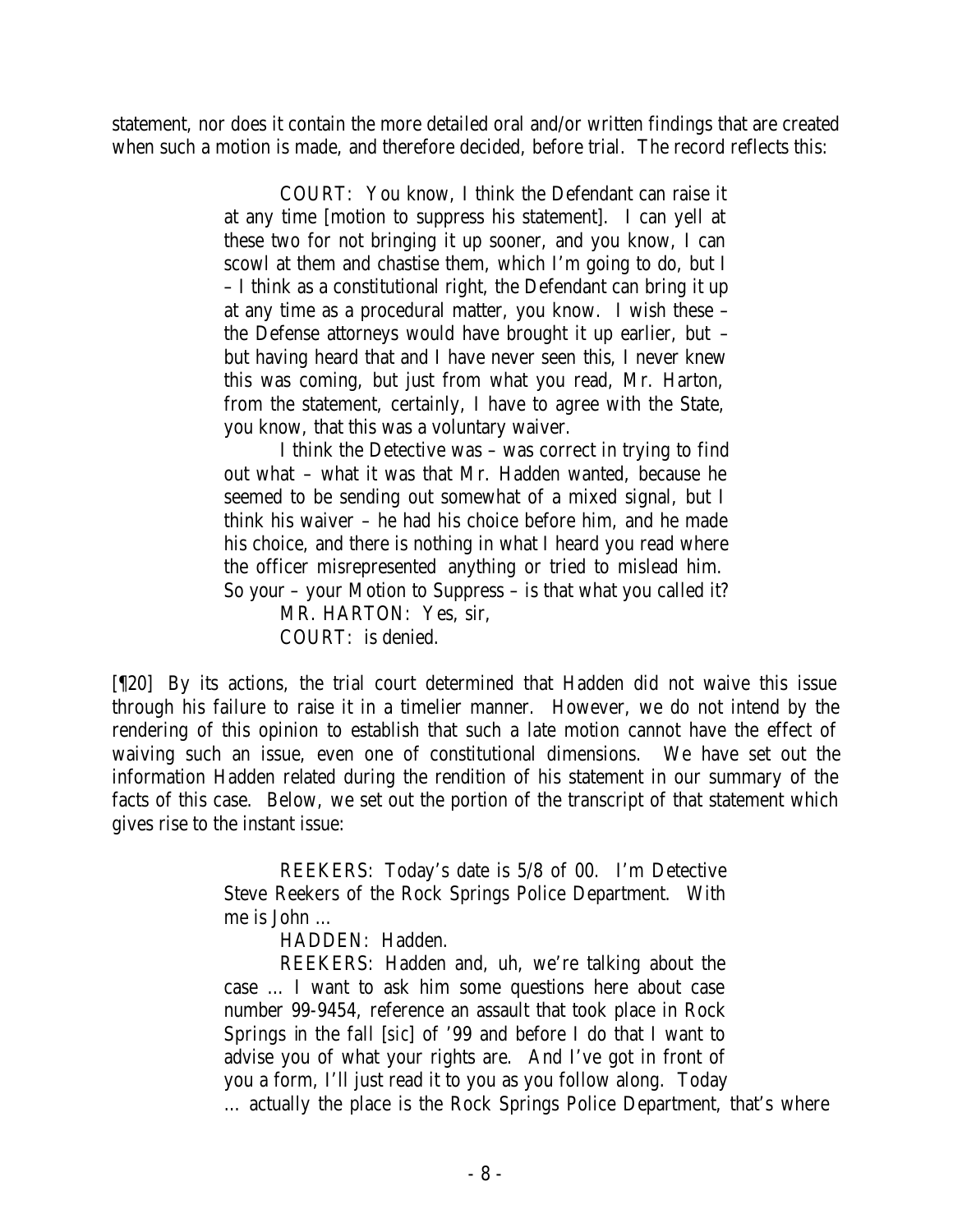I'm from but you, you, you're aware of where you're at? It's actually Green River, Wyoming?

HADDEN: Right.

REEKERS: Okay, in County Jail. But before we ask you any questions you must understand your rights as in you have the right to remain silent, anything you say can be used against you in court, you have the right to talk to a lawyer for advice before we ask any questions and to have him with you during any questioning. If you cannot afford a lawyer, one will be appointed for you before any questioning if you wish. If you decide to answer any questions without a lawyer present, you will still have the right to stop answering at any time until you talk to a lawyer. You understand these advisements?

(Hadden's response inaudible)

REEKERS: Okay. There's a little line behind each one. If you wouldn't mind, just initial that you understand. (Pause)

REEKERS: Okay, now the next part is, is a waiver of rights. I'm just asking you if you understand these rights and if you're willing to talk to me. So here it says I have read this statement of my rights and I understand what my rights are and willing to make a statement of … statement and to answer questions. I do not want a lawyer at this time. I understand and know what I am doing. No promises or threats have been made to me and no pressure or coercion of any kind has been used against me. What I want to do is question you about this assault and hear your side of the story is what I'm asking you. But I'm going to do so with your advisement … the advisement of your rights.

HADDEN: Right.

REEKERS: Do you wish to waive these rights and give me a statement about what happened? Your side … like Paul Harvey's, your … the rest of the story. Your side of the story.

HADDEN: Um, I mean I do want a lawyer, yes. But I mean, I do, I want to get this on the way. You know, get …

REEKERS: Mm hmm.

HADDEN: … you know, get this over with. Because I didn't do what I'm being charged for.

REEKERS: You didn't do what?

HADDEN: I didn't do what I'm being charged for.

REEKERS: You didn't do it … okay. Well, what is

your answer then? Would you like to talk to me about it? Or you want to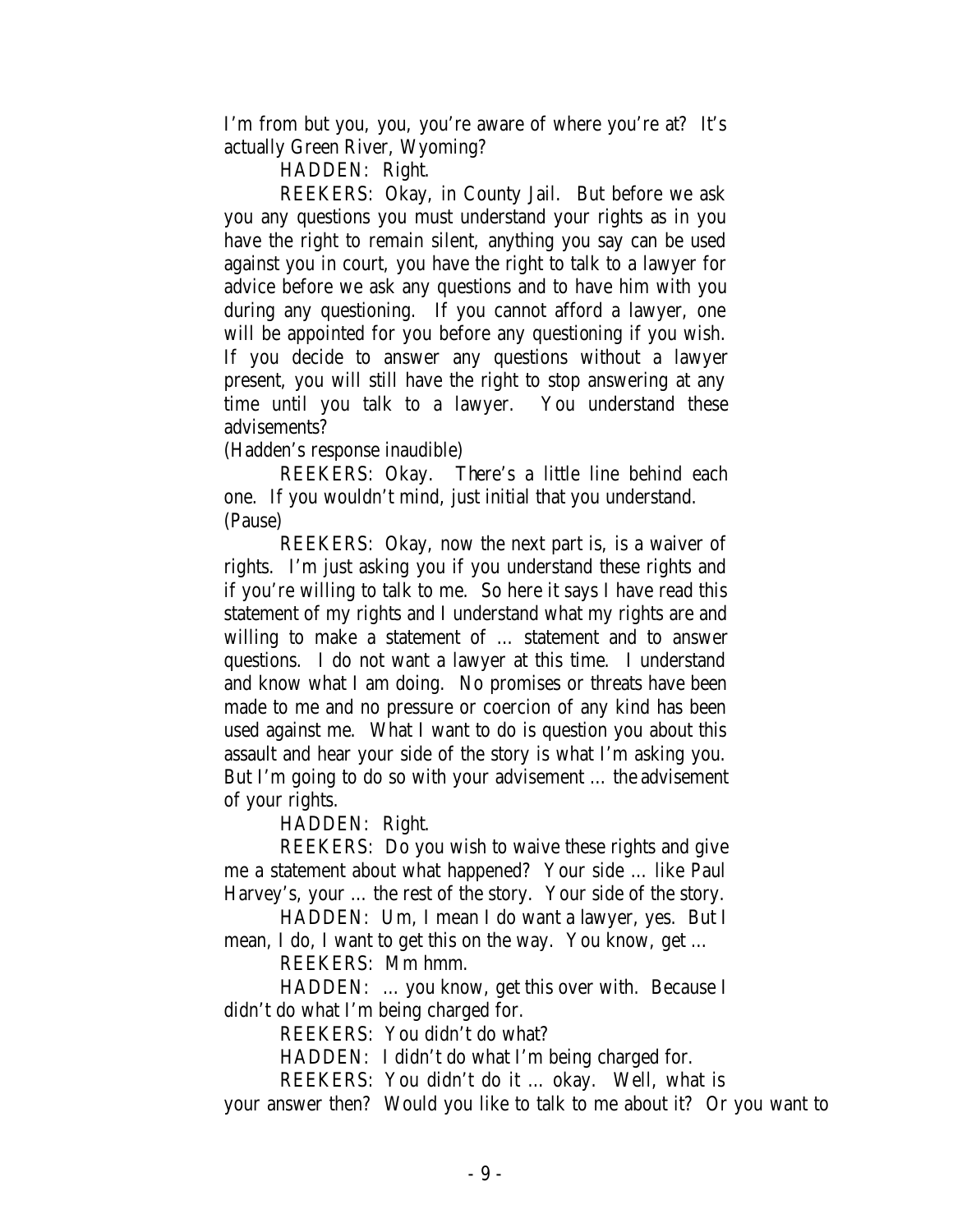take your rights under advisement here? I can answer questions for you when, uh, at the same time. But at this point in time it's open, uh, and your decision what you want to do.

HADDEN: Will I still have the right to a lawyer?

REEKERS: At any time that you want to. As … you have the right to talk to a lawyer for advice before we ask you any questions and to have him with you during questioning time and then if you … down at the bottom, if you decide to answer questions now without a lawyer present you will still have the right to stop answering any questions. So if, say, five minutes into this you decide that you won't answer any more questions, all you got to do is say you don't want to answer any more questions, you want a lawyer. The choice is up to you. You're not on any medication or …

HADDEN: No.

REEKERS: … anything like that? No? Okay. This signing of the waiver, uh … just acknowledges that, that I gave it to you.

HADDEN: Right.

REEKERS: If you don't sign it I just put a note on there that you didn't sign it. But, uh, I would like to know what your decision is on this and we'll just go from there.

HADDEN: How long will it take to get a lawyer?

REEKERS: How long would it take? Boy, that's different for every circumstance. Um, probably in yours since you're not a resident from around here, um, I would imagine you're going to go for a court appointed? You're nodding your head yes.

HADDEN: Yes.

REEKERS: Okay.

HADDEN: I'd like to, yeah.

REEKERS: Okay, so … time is … arraignment, uh, you fill out papers to apply for the court appointed lawyer and then go from there. And then it goes to the public defender's office and then they have several (inaudible) so, you know, we're not talking a day or two. It takes a little bit of time to actually get a court appointed lawyer unless you, uh, wish to obtain one yourself by some type of financial aid or whatever you can get and find one here, on your own.

HADDEN: Yeah.

REEKERS: But I'm here to ask you if you want to give a statement about, uh, these allegations against you. And first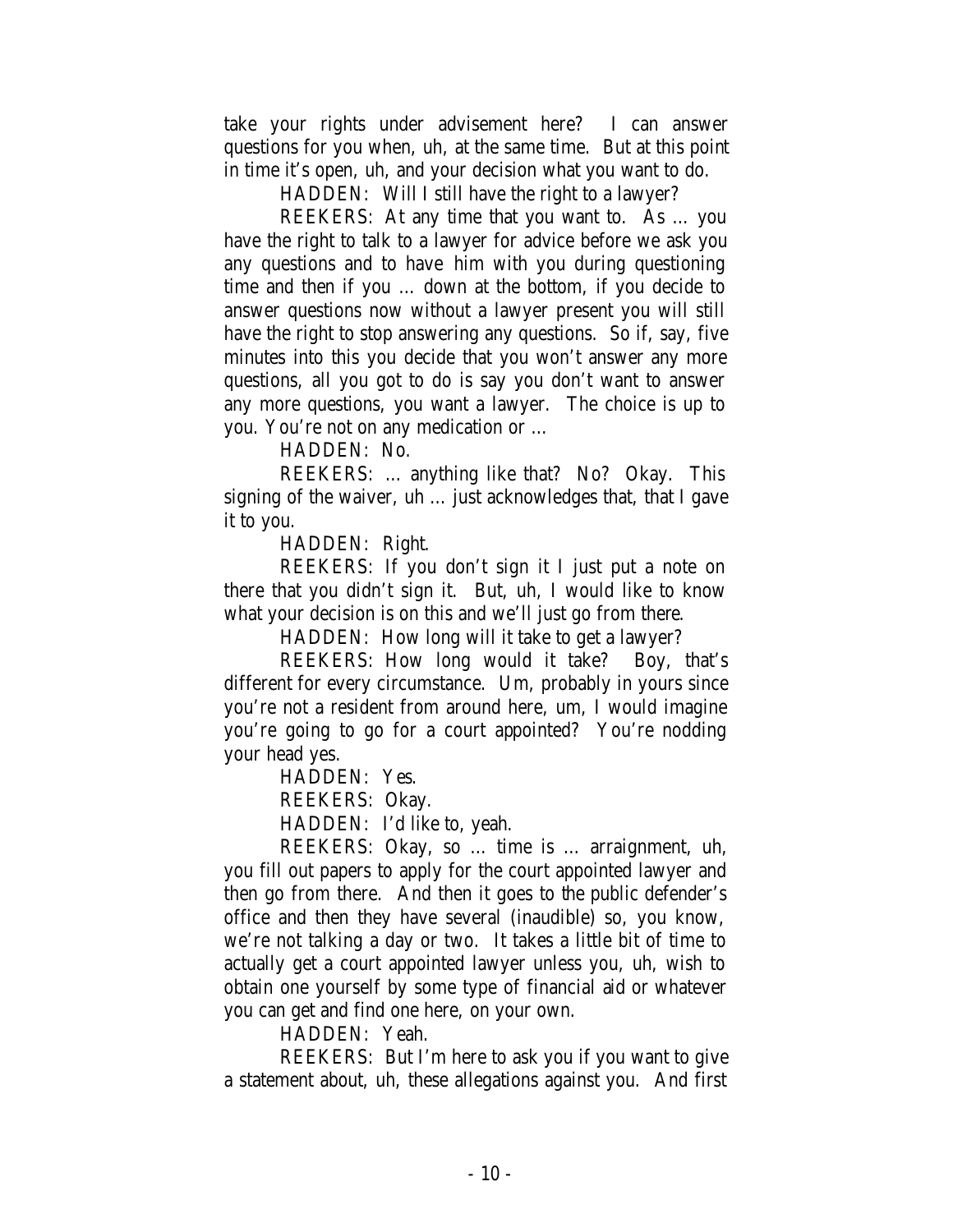I want to advise you of what your rights are. And you're asking good questions here on what to do.

HADDEN: 'Cause I've always been told, you know, for any kind of trouble we'll have a lawyer before we answer any questions.

REEKERS: Mm hmm. And that's an individual choice. And you're a person of sound mind, it appears, and you understand everything I'm telling you and you can read the English language and did you graduate from high school?

HADDEN: No.

REEKERS: No? what's your highest level.

HADDEN: Eleventh grade.

REEKERS: Eleventh Grade? Okay, you ever get a GED?

(Hadden's response inaudible)

REEKERS: Okay, yes?

HADDEN: Yes.

REEKERS: Okay, um …. That's about the level, this understanding is, uh, pretty much high school or junior high level. Where most adults can understand this. The choice is totally up to you. Um, obviously I'm here for the interests of this investigation, I want to hear, hear your side of this, uh, allegation. If, if you want to wait for a lawyer that's up to you, but that's a choice you gotta make here.

HADDEN: Yeah I, I'll read a statement.

REEKERS: Okay. Uh, if you would, just go ahead and put an X here. Just keep in mind, again, you can decide at any time during the questioning … you can change that mind.

[¶21] At no time during the interview did Hadden ask for an attorney. The entire interview appears to have lasted for less than one hour. He now contends that the district court erred as a matter of law in finding that his exercise of his right to counsel was equivocal, and that the police were required to cease questioning Hadden, or at least attempt to clarify Hadden's equivocal exercise of the right to counsel. Of course, the upshot of Hadden's claim is that his statements to the police should not have been admitted in evidence, and their admission in these circumstances requires reversal.

[¶22] We hold that the district court was correct in ruling that Hadden's statements were admissible. The United States Supreme Court recently held:

> To recapitulate: We held in *Miranda* that a suspect is entitled to the assistance of counsel during custodial interrogation even though the Constitution does not provide for such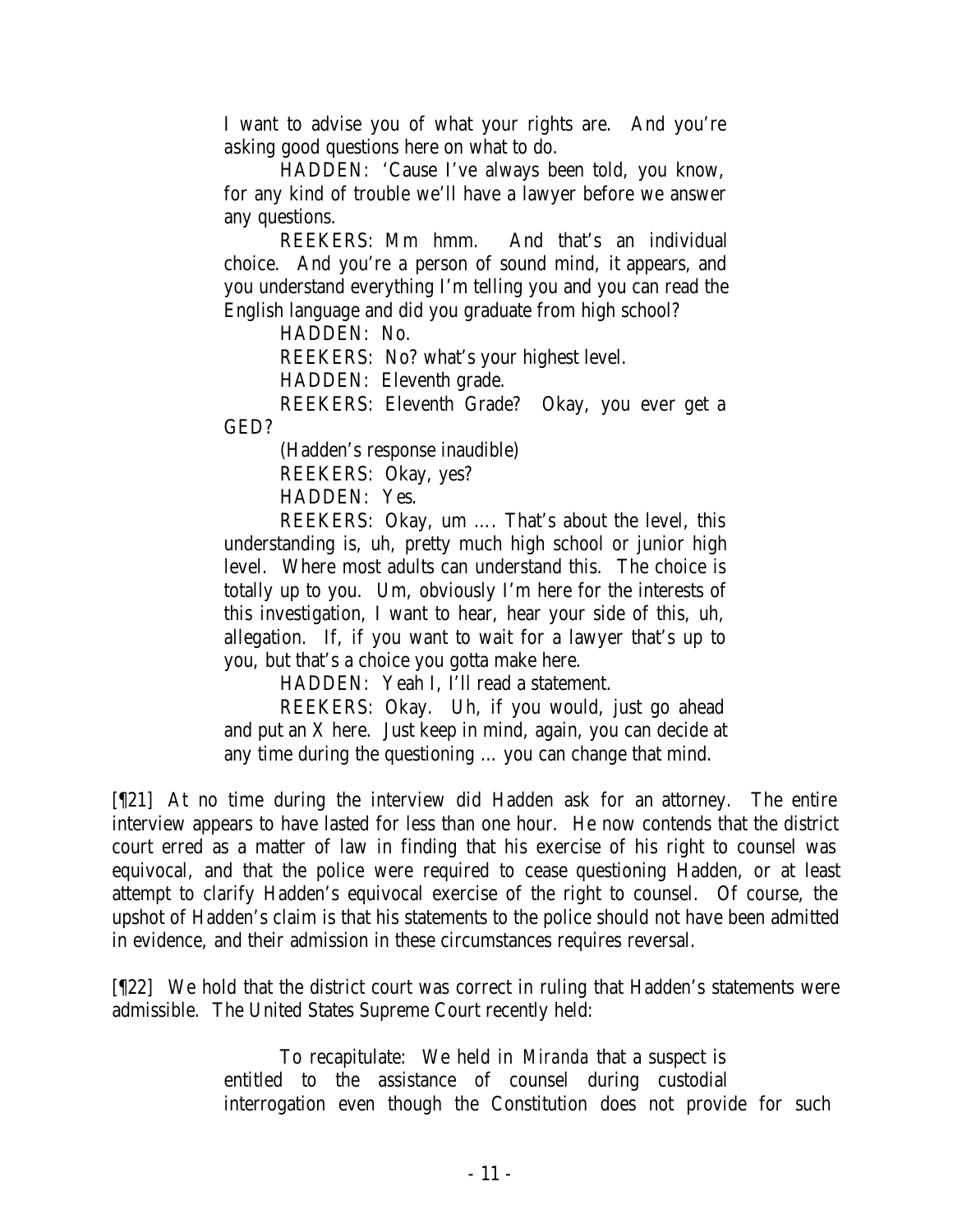assistance. We held in *Edwards* that if the suspect invokes the right to counsel at any time, the police must immediately cease questioning him until an attorney is present. But we are unwilling to create a third layer of prophylaxis to prevent police questioning when the suspect *might* want a lawyer. Unless the suspect actually requests an attorney, questioning may continue.

*Davis v. United States*, 512 U.S. 452, 462, 114 S.Ct. 2350, 129 L.Ed.2d 362 (1994) (emphasis in original).

[¶23] In *Davis*, the defendant was given *Miranda* warnings, and he then waived his right to remain silent and to consult with an attorney prior to questioning. During his interview,<sup>4</sup> Davis said, "Maybe I should talk to a lawyer." Davis was told that he had a right to an attorney but then responded that he did not want an attorney. Later in the interview, he said, "I think I want a lawyer before I say anything else." At that point, the interview ceased. *Id*., 512 U.S. at 454. The Supreme Court's reasoning continued:

> The Edwards rule – questioning must cease if the suspect asks for a lawyer – provides a bright line that can be applied by officers in the real world of investigation and interrogation without unduly hampering the gathering of information. But if we were to require questioning to cease if a suspect makes a statement that *might* be a request for an attorney, this clarity and ease of application would be lost. Police officers would be forced to make difficult judgment calls about whether the suspect in fact wants a lawyer even though he has not said so, with the threat of suppression if they guess wrong. We therefore hold that, after a knowing and voluntary waiver of the *Miranda* rights, law enforcement officers may continue questioning until and unless the suspect clearly requests an attorney.

*Id*., 512 U.S at 461 (emphasis in original).

[¶24] The Supreme Court concluded its analysis stating that the courts below found that Davis's remark – "Maybe I should talk to a lawyer" – was not a request for counsel, and it found no reason to disturb that conclusion. *Davis*, 512 U.S at 462. The Tenth Circuit

<sup>&</sup>lt;sup>4</sup> It appears that Davis's interview was not tape-recorded, and the rendition of these facts relied on the testimony of Davis and the interviewing officers. Here, the statement was tape-recorded, and, as this case makes evident, a tape recording can be as valuable to the State as it is to a defendant. *See Lara v. State*, 25 P.3d 507, 511 (Wyo. 2001).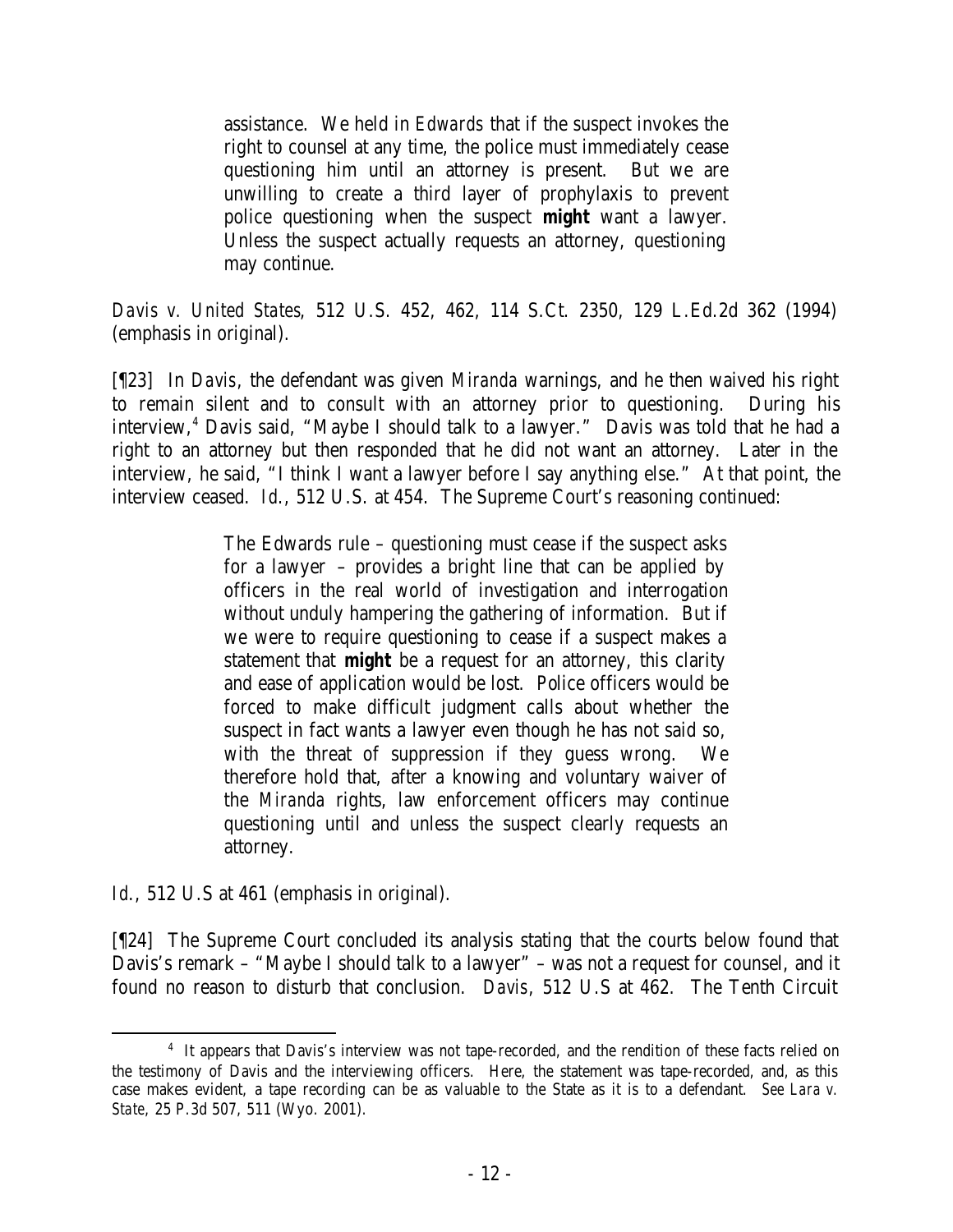Court of Appeals has applied that rule in similar circumstances. *United States v. Zamora*, 222 F.3d 756, 766 ( $10^{th}$  Cir. 2000) (Zamora's statement that he "might want to talk to a lawyer" was ambiguous, as Zamora appeared to be thinking out loud, and questioning was not required to cease).

[¶25] We adopt the rule espoused by *Davis* and *Zamora*. In doing so, we have consulted with the views of our brethren in many jurisdictions and find them to be in agreement with the rule as well. *State v. Simmons*, 2000 MT 329 ¶¶ 19-24, 15 P.3d 408, ¶¶ 19-24 (Mont. 2000) (although defendant at first indicated he wanted an attorney, he then said, "I do not want an attorney present just for this part, no" -- and answered questions asked of him); *Harte v. State*, 13 P.3d 420, 428-29 (Nev. 2000) (During the course of his interview, Harte said, "Just out of curiosity, when do I get to talk to a lawyer?"; "I … they … they told me, you know, that they thought I should talk to a lawyer whatever"; "I don't wanna be a bitch and say, you know, give my [*sic*] lawyer. But I mean;" and, "What do you think a lawyer would tell me right now?"; however, in full context of interview and clarity of *Miranda* warnings given, those statements were ambiguous); *People v. Tally*, 7 P.3d 172, 179-81 (Colo.App. 1999) (Although the defendant asked many questions about his right to counsel, he ended up saying, "Yeah, I'll talk to you."); *State v. Whipple*, 134 Idaho 498, 5 P.3d 478, 482 (Idaho App. 2000) (adopting *Davis* rule, but in context of right to remain silent where defendant repeatedly said, "No more!" to questions being put to him); *Stemple v. State*, 2000 OK CR 4 ¶¶ 9-10, 994 P.2d 61, ¶¶ 19-24 (Okla. 2000) ("I feel as though I should have an attorney," was equivocal response); *State v. Kiriluk*, 1999 UT App 030 ¶¶ 7-8, 975 P.2d 469, ¶¶ 7-8 (Utah App. 1999), (defendant's response of "I don't," when asked if he had anything to say about evidence found in his apartment not unambiguous request for counsel or to remain silent); *State v. Donesay*, 959 P.2d 862, 871 (Kan. 1998) (adopting rule in context of right to remain silent); *Braboy v. State*, 745 A.2d 471, 477-79 (Md.App. 2000) ("I want a lawyer but I can't afford a lawyer," not an unambiguous exercise of right to counsel where defendant decided to talk after he was informed that a lawyer would be appointed for him if he could not afford one); *Goodner v. State*, 714 N.E.2d 638, 641 (Ind. 1999) (Goodner equivocated about whether or not he should talk without a lawyer, but ultimately signed written waiver and talked); *State v. Brown*, 589 N.W.2d 69, 72-74 (Iowa App. 1998) (defendant's statement, "Is my lawyer here?" not an unambiguous request for counsel); *State v. Greybull*, 1998 ND 102 ¶¶ 8-9, 14-21, 579 N.W.2d 161, ¶¶ 8-9, 14-21 (N.D. 1998) (defendant's statements, "You can't make me say nothing," "Do I have to get a lawyer?" and "Do I need to get a lawyer?" – ambiguous under *Davis*); *Cothren v. State*, 705 So.2d 849, 851-55 (Ala.Crim.App. 1997) ("I think I want to talk to an attorney before I answer that," ambiguous under circumstances of case); but *see Billups v. State*, 762 A.2d 609, 614-16 (Md.App. 2000) (defendant signed signature line on form which purported to waive his rights to remain silent and have counsel, but wrote "NO" by his signature – construed to be unequivocal exercise of right to remain silent and have an attorney).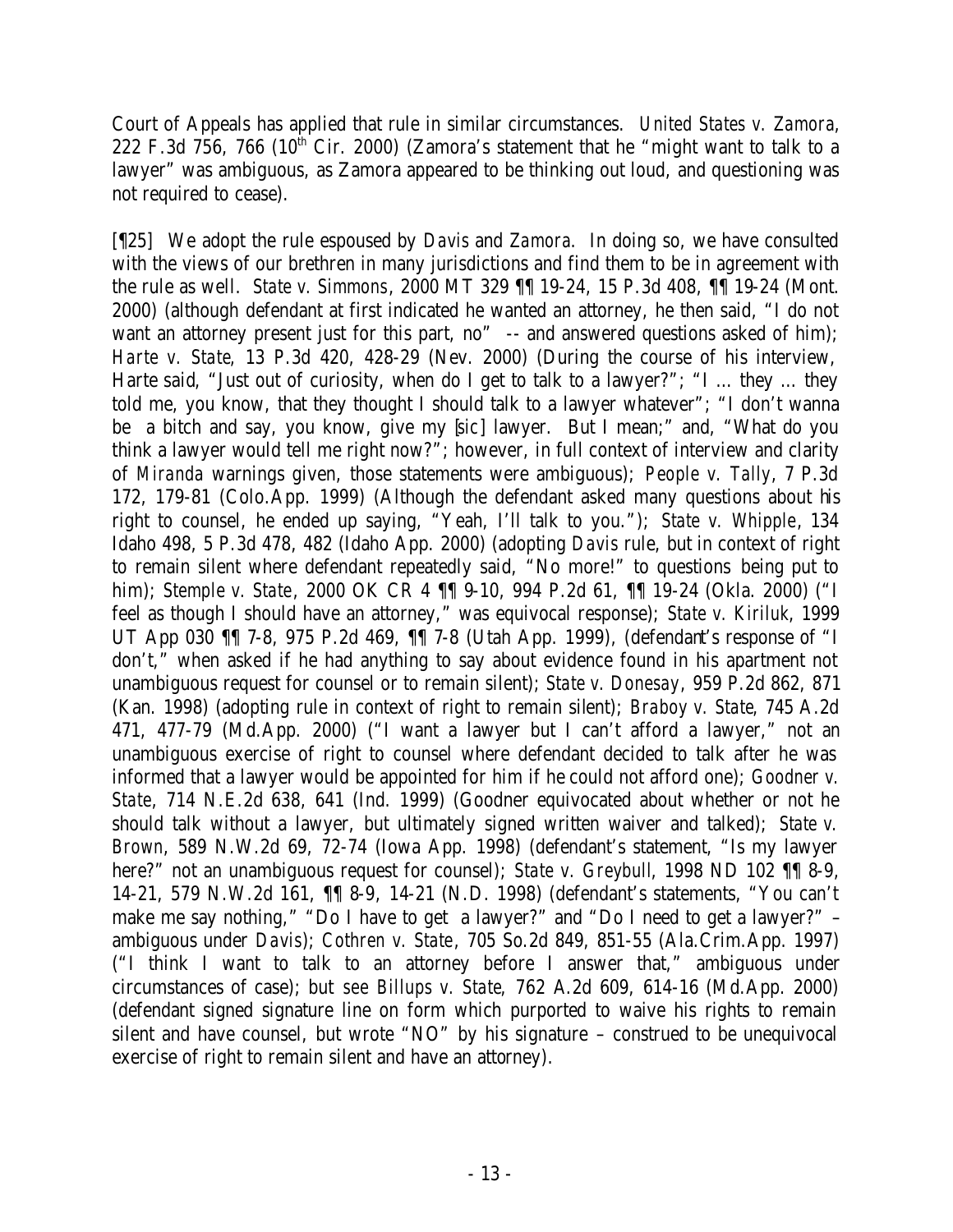[¶26] The list of cases cited above is by no means exhaustive, and we concede that there are cases to the contrary. *See, e.g*., *State v. Jones*, 6 P.3d 58, 61-62 (Wash.App. Div. 2 2000) (Washington declined to adopt *Davis* rule); and *State v. Rogan*, 91 Hawai'i 405, 984 P.2d 1231, 1249 (Hawai'i 1999) (according broader rights under Hawai'i Constitution). However, we find the *Davis* decision and its progeny convincing, and we adopt that rule for Wyoming.

# **Sufficiency of Evidence**

[¶27] Hadden claims that the evidence is insufficient to sustain his conviction, particularly in light of the victim's inability to identify him as her attacker, but also because of the inherent unreliability of Hobbs's testimony, as well as the extremely circumstantial nature of the other evidence that pointed to Hadden's guilt. The benchmark for review of sufficiency of the evidence claims is whether the evidence, when viewed in the light most favorable to the State, is such as to permit a reasonable trier of fact to find guilt beyond a reasonable doubt. *Statezny v. State*, 2001 WY 22 ¶ 15, 18 P.3d 641, ¶ 15 (Wyo. 2001).

[¶28] The victim was unable to identify Hadden, but her testimony did not eliminate him as the attacker. Hobbs testified that Hadden told him he had raped a woman in Rock Springs on the night of August 6, 1999, and that he returned to the truck they shared bloodied and in a hurry to get out of town. Hadden countered that testimony with a theory that Hobbs was telling lies in order to frame him. It was for the jury to decide Hobbs's credibility and whether he was capable of somehow making up a story such as that he told in considerable detail. The circumstantial evidence, including the hat, fuel records, phone records, and body fluids, was, perhaps, somewhat ambivalent in terms of inculpating Hadden but could serve to point to guilt in light of Hobbs's testimony. Finally, Hadden's statements to the police admitted most of the occurrence with the critical exception of the beating and the rape. It is evident from the tape of that statement that Hadden's "story" had many of the ear-markings of a lie, and that, too, is apparently what the jury decided. We conclude that the evidence was sufficient for the jury to reach a verdict of guilty.

# **Instruction Errors**

[¶29] Jury instructions should inform the jurors concerning the applicable law so that they can apply that law to their findings with respect to the material facts; instructions should be written with the particular facts and legal theories of each case in mind and often differ from case to case since any one of several instructional options may be legally correct; a failure to give an instruction on an essential element of a criminal offense is fundamental error, as is a confusing or misleading instruction; the test of whether a jury has been properly instructed on the necessary elements of a crime is whether the instructions leave no doubt as to the circumstances under which the crime can be found to have been committed. *Mueller v. State*, 2001 WY 134, ¶ 9, 36 P.3d 1151 ¶ 9 (Wyo. 2001); *Schmidt*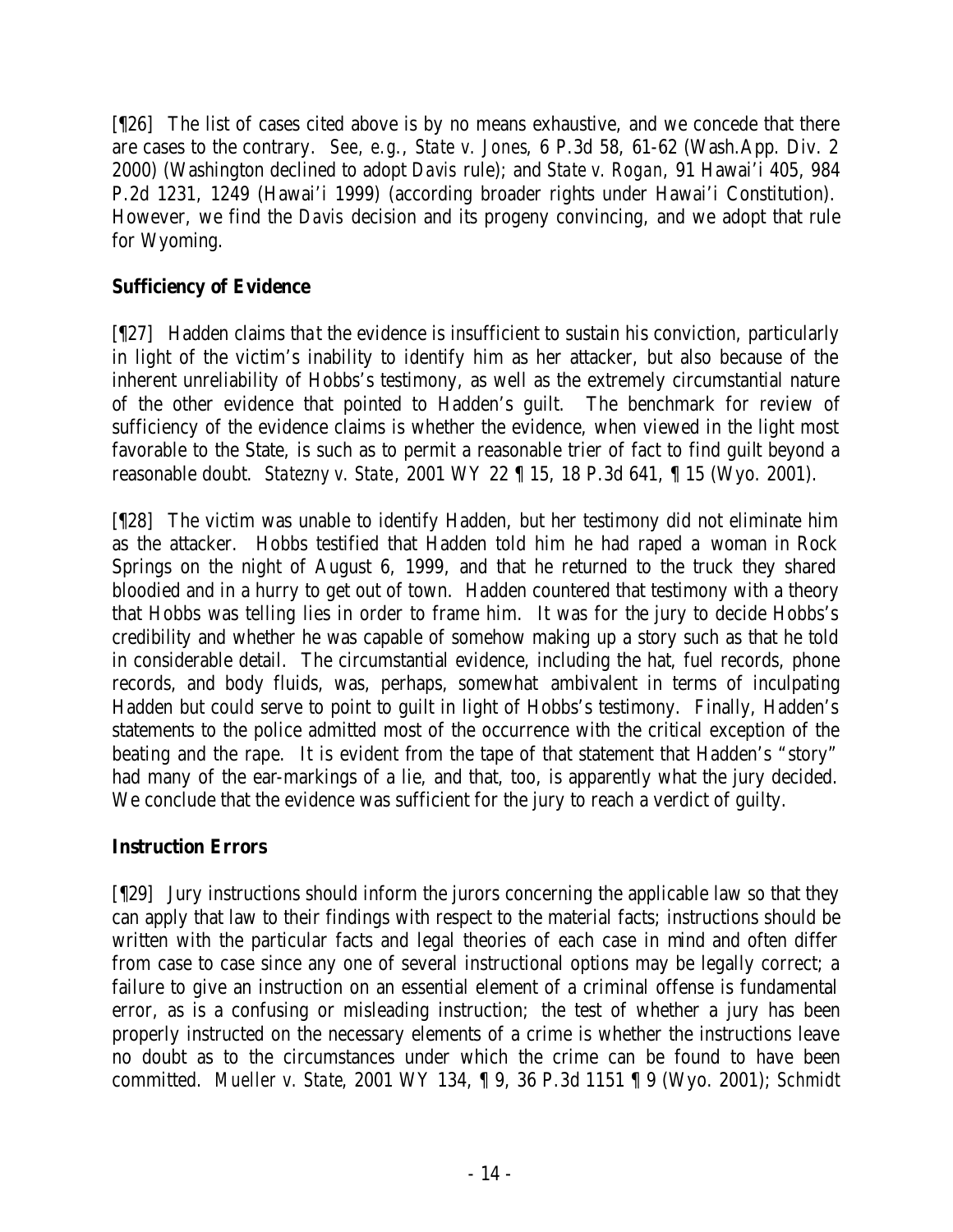*v. State*, 2001 WY 73, ¶ 23, 29 P.3d 76, ¶ 23 (Wyo. 2001); *Metzger v. State*, 4 P.3d 901, 908 (Wyo. 2000).

[¶30] First, Hadden contends that the trial court erred in giving an instruction on witness credibility. Although the case of *Gentry v. State*, 806 P.2d 1269 (Wyo. 1991) is pertinent to our discussion, it is distinguishable in several respects. Gentry contended that his conviction boiled down to whether the jury believed him or a police officer who alleged that Gentry confessed to him. *Id*., at 1270. The trial court did not permit Gentry himself to inform the jury that he had a prior felony conviction before he testified, but did allow the State to use the conviction as impeachment evidence against him. Gentry contended that error violated his constitutional rights under the circumstances of his case because that matter was so critical to his credibility. In that trial, this instruction was given to the jury:

> You will decide which witnesses you believe and how much weight you give their testimony. In deciding what you believe, you may consider anything about a witness which tends to prove or disprove truthfulness, including the following:

> > 1. His conduct, attitude, and manner while testifying;

2. His physical and mental capacity to have heard or seen that about which he testifies;

3. His ability to remember and to tell here in court what he has heard or seen;

4. His reputation for honesty and truthfulness or for dishonesty and untruthfulness;

5. Whether he has a bias or prejudice, an interest in the outcome of the trial, or any other motive for not telling the truth; and

6. Whether the facts he related are inherently believable or unbelievable.

In evaluating witness credibility other facts are also important.

1. You should consider statements by a witness that are either consistent or inconsistent with testimony given in court.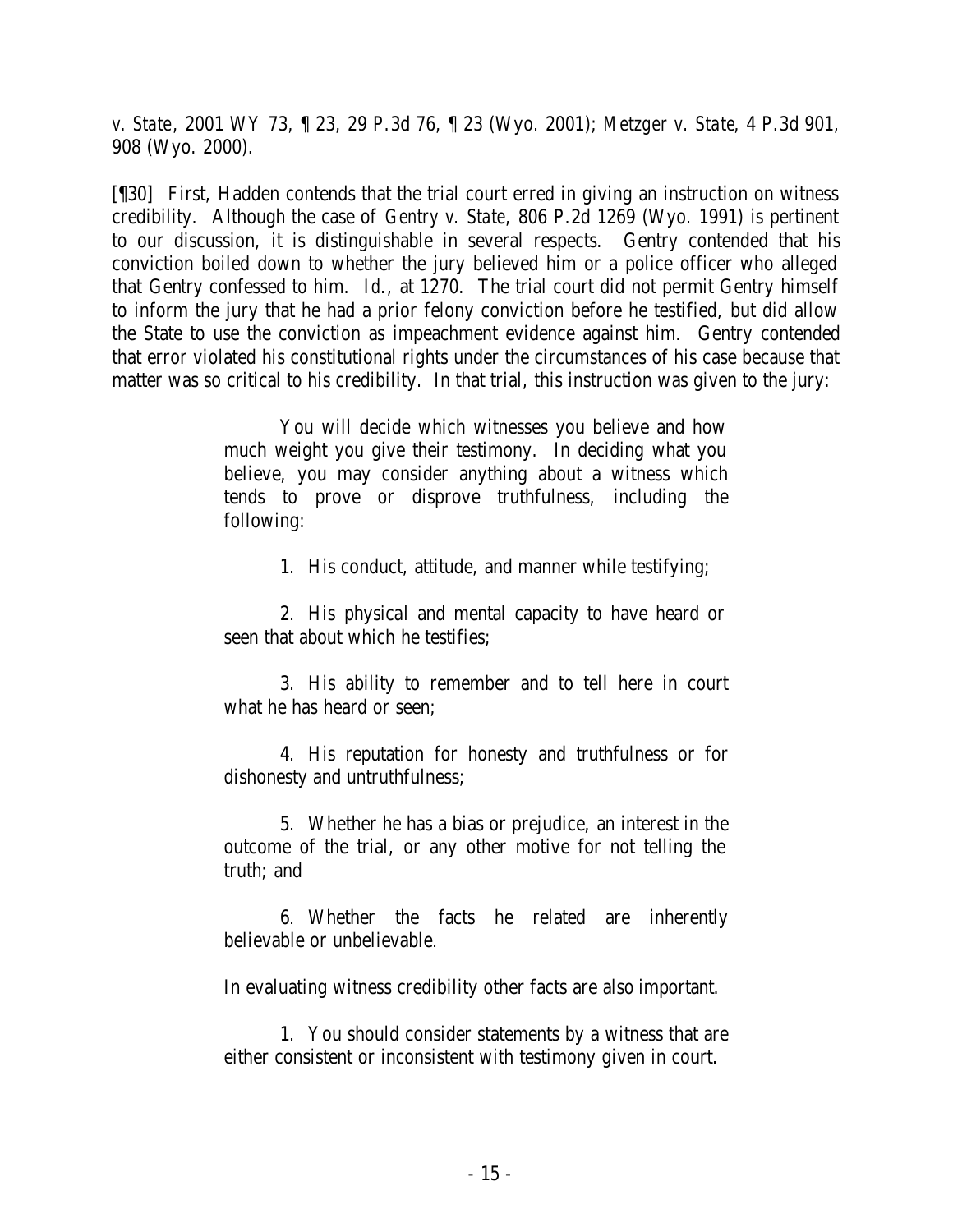2. If a witness admits to untruthfulness at some other time, you may consider that admission but you should take into account all the circumstances surrounding it; for instance, whether it was a sworn statement, whether it was made under pressure, whether it was self-serving and whether it was an important or merely a minor misstatement.

3. If you conclude that a witness has willfully lied under oath about any material fact in this case you may distrust all of his testimony. On the other hand, if you think it is reliable, considering all the other evidence, you may still believe it.

Differences between one witnesses' [*sic*] testimony and that of others, does not necessarily mean someone is untruthful. Two persons who witness an incident may see or hear it differently. In resolving differences in testimony, you should consider all the circumstances of the case whether the discrepancy concerns an important fact or a trivial one.

You should not decide a fact based on the number of witnesses who testify about it. The testimony of one witness you believe, considering all the circumstances of the case, is sufficient to prove any point.

We described that instruction in these terms:

In other words, a witness's credibility is a quilt of many patches: demeanor, forthrightness, apparent motives, internal consistency of testimony, external consistency of testimony when compared to other witnesses' testimony, and plausibility of the witness's testimony in relation to the jury's combined life experiences. No one of these patches is a talisman for the jury; instead, it is in their interrelationship as perceived in the collective mind of the jurors that they have significance and effect. Probably, the whole is larger than the individual parts.

*Gentry*, 806 P.2d at 1273-74.

[¶31] In this case, the district court gave the following instruction over Hadden's objection: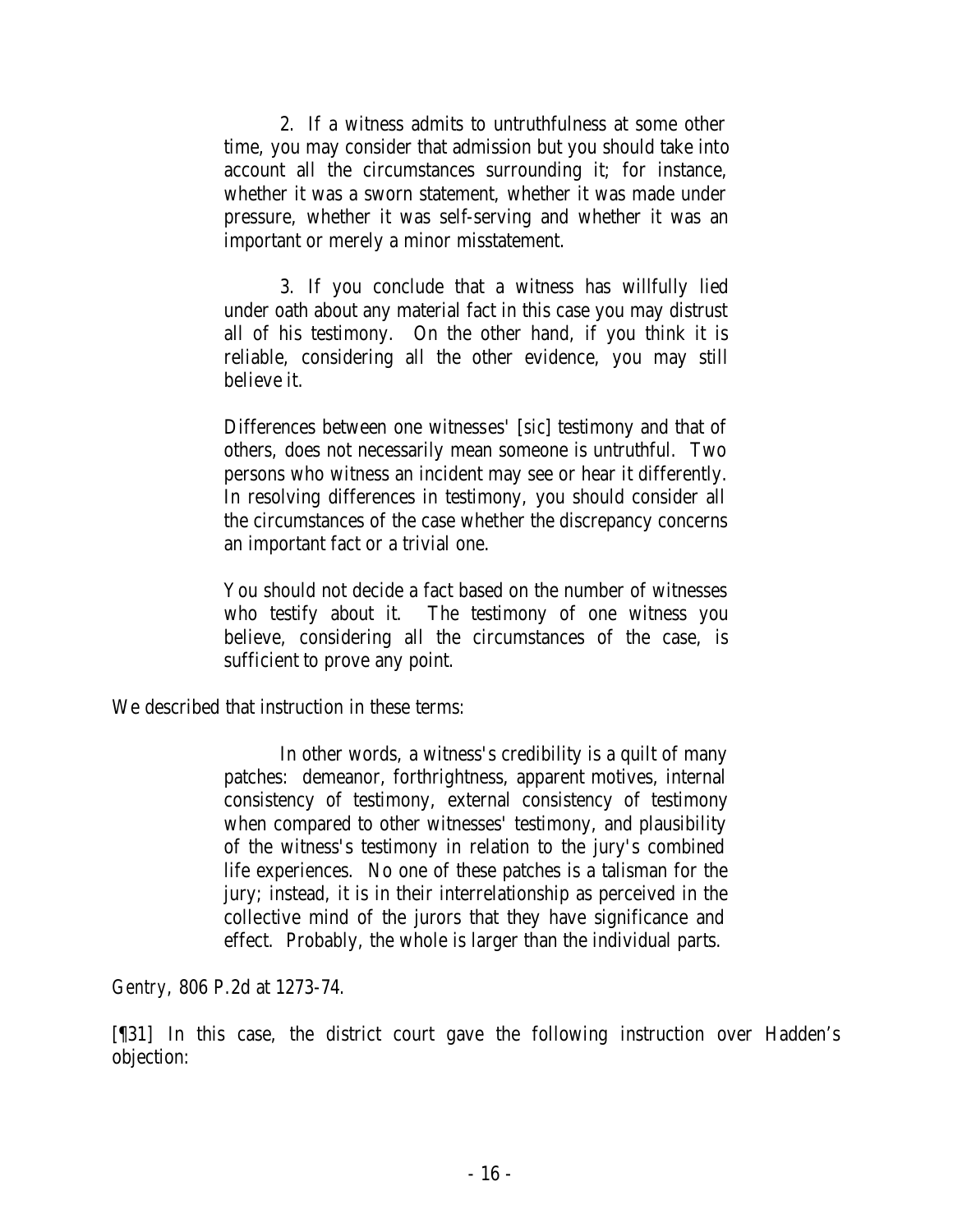Discrepancies in a witness' testimony or between the testimonies of that of others, if there were any, do not necessarily mean that the witness should be discredited. Failure of recollection is a common experience; and innocent misrecollection is not uncommon. It is a fact, also, that two persons witnessing an incident or a transaction often will see or hear it differently. Whether a discrepancy pertains to a fact of importance or only to a trivial detail should be considered in weighing its significance.

As a part of the introductory instructions, the trial court also informed the jury of its role with respect to the credibility of witnesses:

> The jury is the sole judge of the credibility of witnesses, and of the weight to be given their testimony. You should take into consideration their demeanor upon the witness stand, their apparent intelligence, their means of knowledge of the facts testified to, the interest, if any, which any witness may have in the outcome of this trial, the prejudice or motives, or feelings of revenge, if any, which have been shown by the evidence. In so doing, you may take into consideration all of the facts and circumstances in the case and give such weight as you think the same are entitled to, in the light of your experience and knowledge of human affairs.

> If you believe from the evidence in this case that any witness swore falsely to any material fact in this case, then you are at liberty to disregard all or any part of the testimony of that witness, except insofar as the testimony has been corroborated by other and credible evidence, and the facts and circumstances proved during the trial.

> In determining the weight to be given to an opinion expressed by a witness who did not testify as an expert, you should consider the credibility of the witness, the extent of the witness's opportunity to perceive the matters upon which the opinion is based and the reasons, if any, given for it. You are not required to accept such an opinion but should give it the weight to which you find it entitled.

[¶32] Hadden objected to this "discrepancy" instruction on the basis that it was covered by the other instructions. He offered no alternative instruction because he did not want an alternative instruction; thus, the State's argument that we should not consider this issue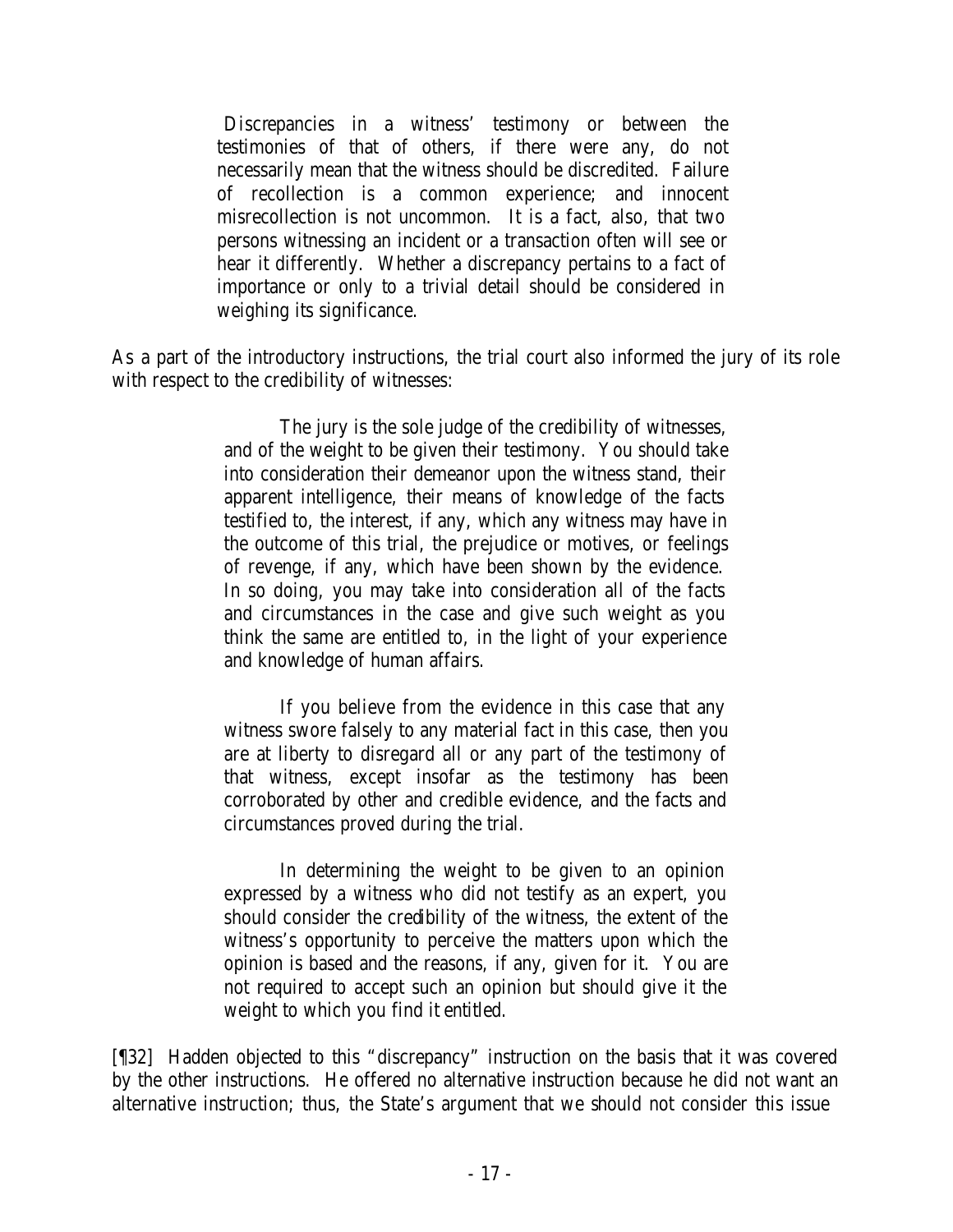because Hadden did not offer an alternative instruction is unavailing. The State also contends that we must evaluate this contention of error under the plain error doctrine because Hadden did not object enough. We disagree. Hadden did object and for reasons that were sufficiently clear on the record that we must give this error plenary review. In making its decision to give the instruction, the trial court said:

> COURT: The Court intends to give Instruction No. 8. As I told you in the informal instructions, the State had presented a three-page long instruction that had been given in *Gentry*. I felt that it was much too repetitious, went over it into detail and was covered at least generally by the instructions you mentioned. This is  $a - a$  very condensed version of that. I think this will help the – the jury based on the testimony we've heard, both from the State's witnesses and Defense witnesses, and I think this is an accurate statement of the law and will assist the jury.

[¶33] The district court would have made a sounder decision by either giving the full *Gentry* instruction or giving no instruction at all. The State makes no cogent argument that the instruction is a proper instruction nor does it offer any pertinent authority in that regard. Our research efforts found no case law that would sustain the giving of the instruction. On its face, it appears to be an instruction given with pertinence primarily to the testimony of Christopher Hobbs, whose various renditions of what happened in Rock Springs varied in some of the more immaterial details (*e.g*., whether or not they were "bobtailing" in the tractor, *i.e.*, driving around in the truck, without the trailer attached). It would have been better for the district court to refuse that instruction, and we hereby specifically disapprove of its use. However, given the totality of the instructions, we can assign it no more than the status of harmless error. W.R.A.P. 9.04 and W.R.Cr.P. 52.

[¶34] In addition, Hadden contends that the following instruction on the subject of "flight" was erroneously given to the jury over Hadden's objection:

> Flight, by itself, is not sufficient to establish the guilt of the defendant. But it may be considered as a circumstance to be considered with other factors as tending to show a consciousness of guilt.

[¶35] In *Germany v. State*, 999 P.2d 63, 69-70 (Wyo. 2000), we briefly discussed the use of a flight instruction in a wholly different context. Here the issue arises, and the instruction was given, based upon Hobbs's testimony that on the night of the crime, Hadden returned to the truck and wanted to flee Rock Springs as quickly as possible, with Hobbs to act as a lookout. In his statement to the police, Hadden contended that he left Rock Springs because he could find no suitable place to park his truck in Rock Springs so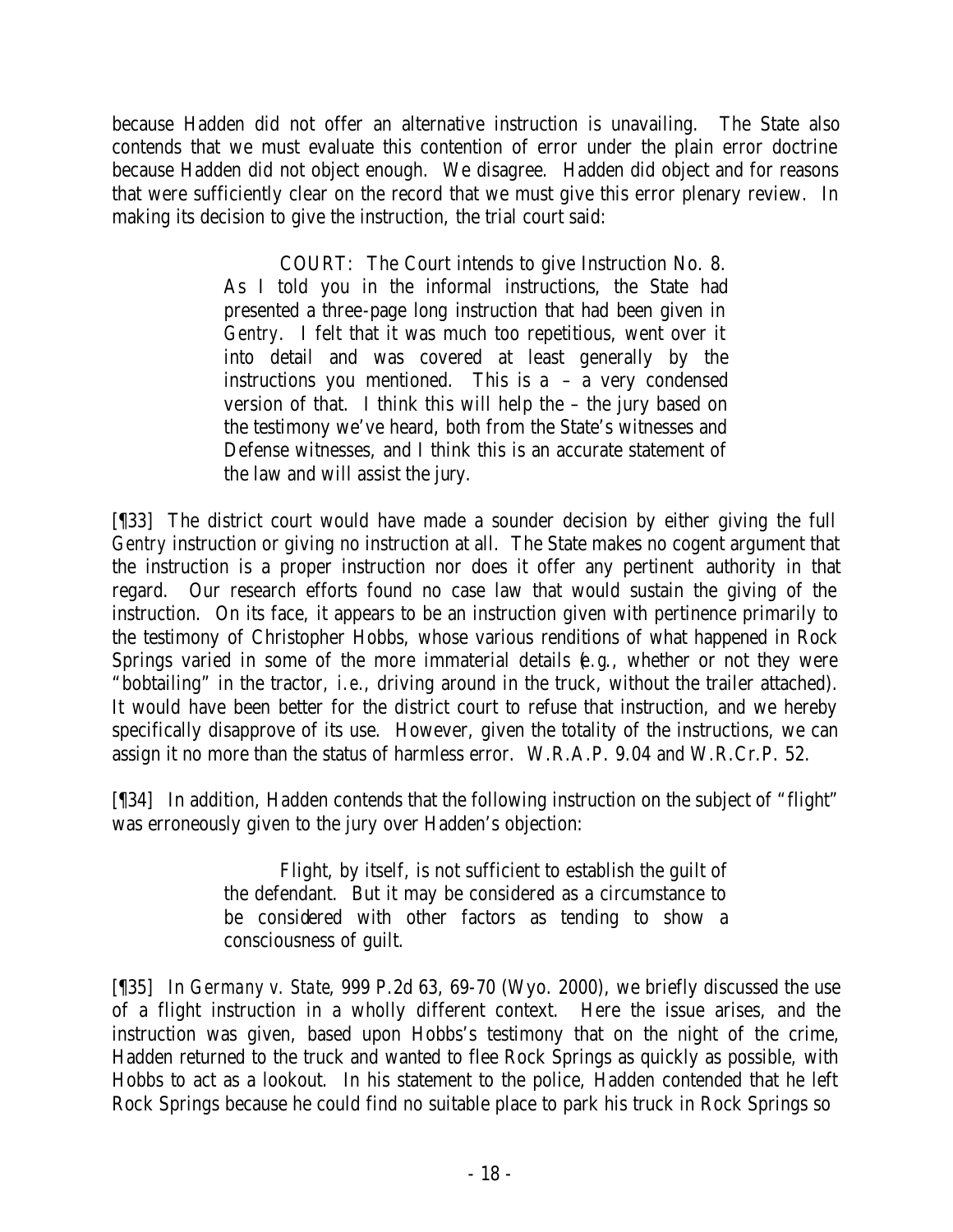that he could rest for the night. The following quotation from 23A C.J.S. *Criminal Law* § 1332 (1989 and Supp. 2001) serves well to summarize the historical view of this aspect of criminal law:

> In appropriate circumstances, the court may instruct the jury that they may draw an inference of guilt from accused's flight, considered in connection with all other evidence.

> Such an instruction should be given only where there is evidence of flight immediately after the crime, and of accused's knowledge of the crime for which he was sought, and the links along the extended chain of inference from accused's behavior to actual guilt of the crime charged are unbroken, so that the flight has considerable probative value, and the court can draw a reasonable inference that accused fled because he is guilty. Mere unexplained nonappearance at trial is insufficient evidence of flight. An instruction is inappropriate in various circumstances. Moreover, it has also been held that it is reversible error for the court to charge a jury on flight, although the prosecution may still offer evidence of and argue flight.

> However, it has been held that the charge may be given even where the flight alone is not sufficient to establish guilt, or the flight was not immediate, or there is no direct evidence that accused fled to avoid criminal charges, or the flight is not established by proof beyond a reasonable doubt, or accused ultimately surrendered. Accused need not have left the jurisdiction or actively evaded the police.

> The court should caution the jury that flight does not necessarily reflect consciousness of guilt, and that consciousness of guilt does not necessarily reflect guilt, but need not enumerate all possible innocent explanations for the flight offered by accused.

> The court need not charge that failure to flee gives rise to an inference of innocence. Where accused has surrendered, the court need not charge that the surrender was voluntary, as this is a factual issue.

[¶36] After many years of debate and characterizing a flight instruction as serving no real purpose, "as it is a particularization of the general charge on circumstantial evidence,"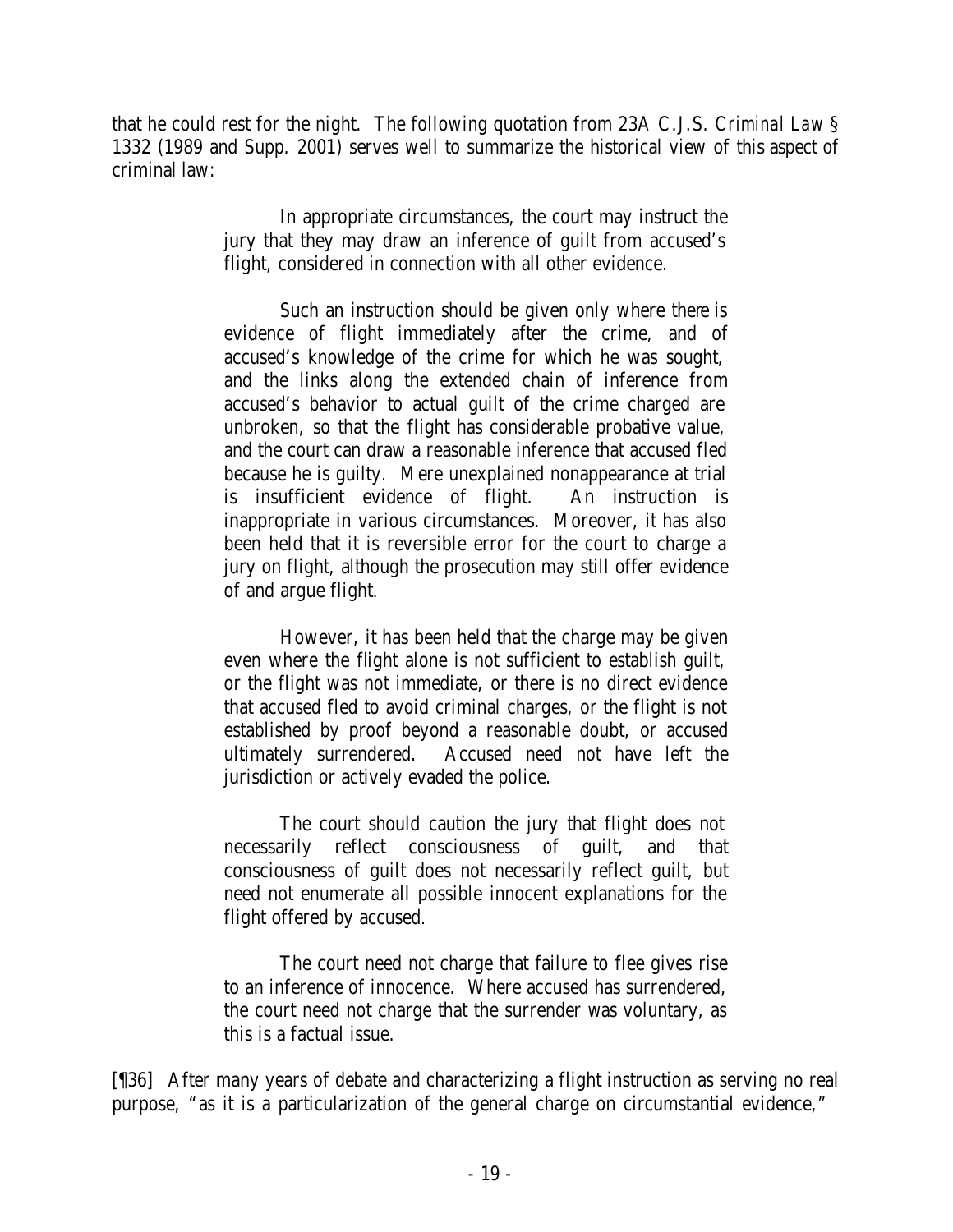the Supreme Court of Georgia prohibited the giving of such an instruction and propounded the rule that the giving of such an instruction is reversible error. *Renner v. State*, 397 S.E.2d 683, 686 (Ga. 1990).

[ $[$ [37] In Illinois Pattern Jury Instructions – Criminal ( $4<sup>th</sup>$  ed. 2000), we find the following note where a suggested instruction on flight might otherwise appear:

## **3.03 Flight**

### Committee Note

 The Committee recommends that no instruction be given on this subject.

 Although evidence of flight is a proper subject of argument, its probative value is questionable. *See Wong Sun v. United States*, 371 U.S. 471, 83 S.Ct. 407, 9 L.Ed.2d 441 (1963); see also *United State v. Jackson*, 572 F.2d 636 (7<sup>th</sup> Cir. 1978). The use of flight instructions has frequently been found to constitute error. See, *e.g.*, *People v. Henderson,* 39 Ill.App.3d 502, 348 N.E.2d 854 (3d Dist. 1976) (Stouder, J., specially concurring) (collecting cases). For these reasons, the Committee believes that a flight instruction should not be given.

[¶38] In 1 Josephine R. Potuto, Steven A. Saltzburg, Harvey A. Perlman, Federal Criminal Jury Instructions, Part One, Chapter 3: Closing Instructions § 3.51, FLIGHT AND RELATED EVIDENCE  $(2^{nd}$  ed. with 1993 Supp.) we find the following note:

> No instruction is provided on flight evidence or the defendant's conduct after a crime. These instructions focus on a single aspect of circumstantial evidence and may unduly emphasize that aspect. Arguments concerning the probative value of flight and the defendant's conduct should be left to the parties in their closing arguments to the jury.

[¶39] We find that the instruction given in this case was consistent with the law as it existed at the time this case was in trial, and that it was not prejudicially erroneous, given the facts and circumstances of this case. W.R.Cr.P. 52 and W.R.A.P. 9.04. However, we agree with the sentiments expressed in the authorities cited above, and, to avoid future problems, we hold that hereafter (that is, cases tried after the date on which this opinion appears in the advance sheets of Pacific Reporter Third) the giving of a flight instruction to the jury, in a criminal case, shall be reversible error. In this instance, Hobbs testified to both Hadden's admission to committing the assault and rape and to Hadden's decision to "flee" Rock Springs late at night on the date of the crime. However, the gravamen of